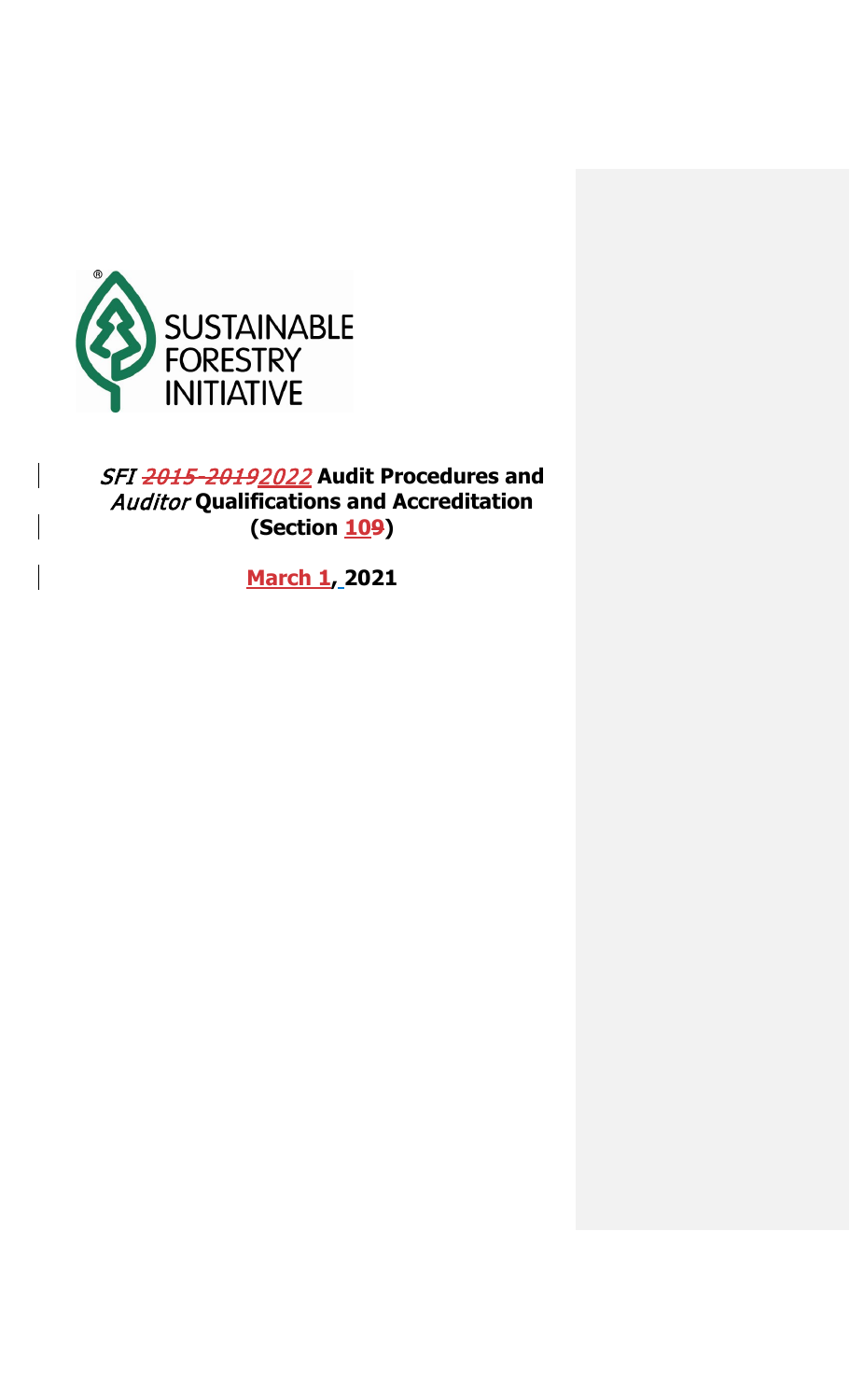# **Table of Contents**

| <b>INTRODUCTION</b>                                               | 3  |
|-------------------------------------------------------------------|----|
| <b>SCOPE</b>                                                      | 3  |
| <b>NORMATIVE REFERENCE</b>                                        | ٦  |
| <b>TERMS AND DEFINITIONS</b><br>З.                                | 4  |
| PROCEDURES FOR IMPLEMENTING THE PRINCIPLES FOR SFI AUDITING       | 4  |
| <b>SFI AUDIT ACTIVITIES</b>                                       | 4  |
| <b>COMPETENCE AND EVALUATION OF CERTIFICATION BODIES</b><br>6.    | 7  |
| <b>ACCREDITATION OF CERTIFICATION BODIES</b><br>7.                | 8  |
| <b>APPENDIX 1: AUDITS OF MULTI-SITE ORGANIZATIONS</b>             | 9  |
| <b>INTRODUCTION</b>                                               | 9  |
| <b>SCOPE</b>                                                      | 9  |
| <b>REFERENCES</b>                                                 | 9  |
| PROCEDURES FOR IMPLEMENTING AUDITS OF MULTI-SITE ORGANIZATIONS    | 10 |
| <b>COMPETENCE AND EVALUATION OF CERTIFICATION BODIES</b>          | 15 |
| PUBLIC COMMUNICATION AND CLAIMS REGARDING MULTI-SITE CERTIFICATES | 15 |
| <b>OFFICIAL COMPLAINTS</b><br>6.                                  | 15 |
| <b>APPENDIX 2: GROUP CERTIFICATION ORGANIZATIONS</b>              | 16 |
| <b>SCOPE</b>                                                      | 16 |
| <b>REFERENCES</b>                                                 | 16 |
| <b>GROUP CERTIFICATION ORGANIZATIONS</b>                          | 16 |
| EVALUATING THE GROUP CERTIFICATION ORGANIZATION PERFORMANCE       | 19 |
| <b>APPENDIX 3: SFI CERTIFICATE REQUIREMENTS</b>                   | 21 |

SFI 2022 Audit Procedures and Auditor Qualifications and Accreditation (Section 10) March 1, 2021 Page 2 of 22

 $\overline{\phantom{a}}$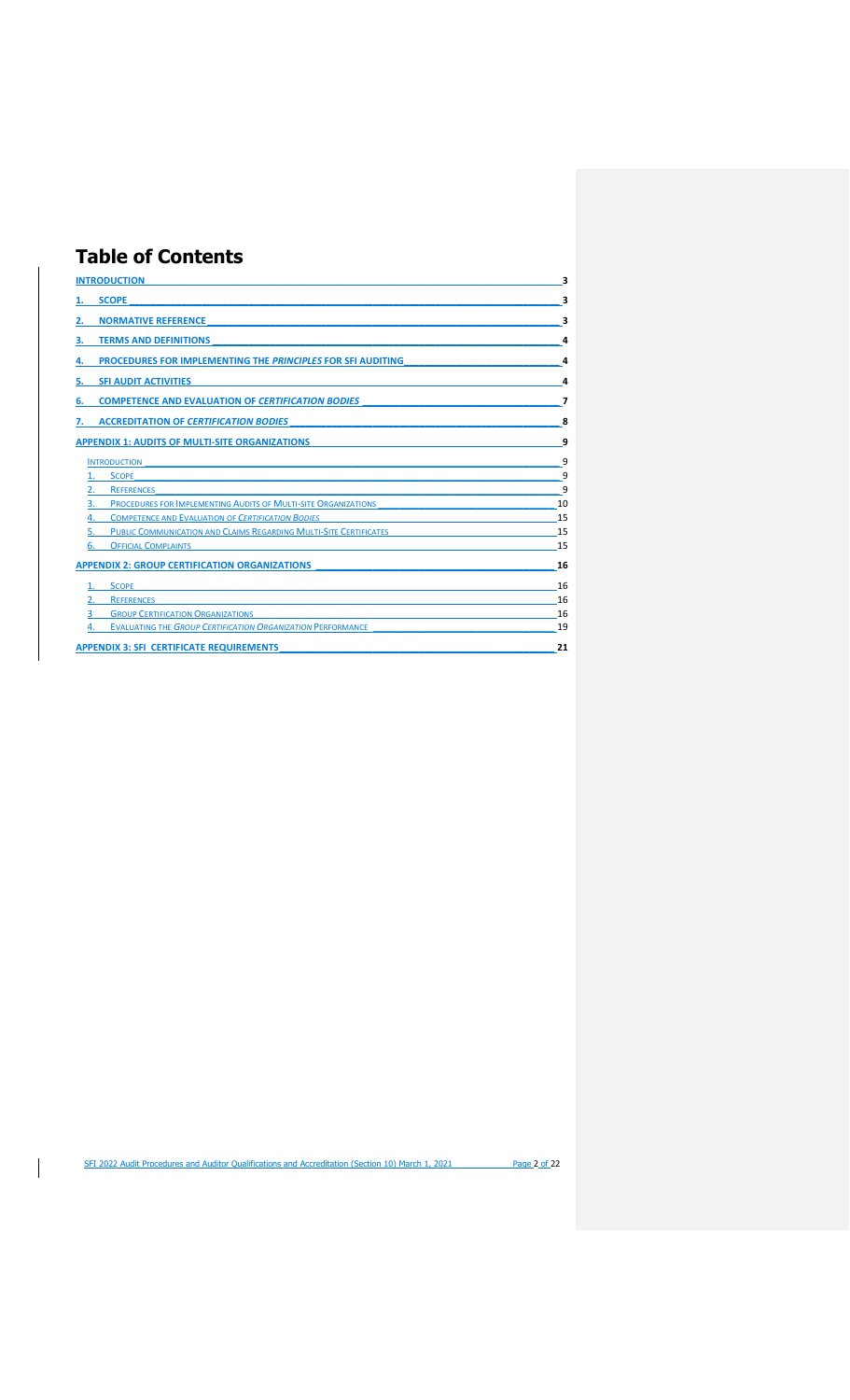# <span id="page-2-0"></span>**Introduction**

All certification, recertification, and surveillance audits to Sections  $2<sub>x</sub>$  and  $3<sub>x</sub>$  4 and  $5<sub>x</sub>$  and  $5<sub>x</sub>$  the SFI Small Lands Group Certification Module and the SFI Small Scale Forest Management Module <u>for Indigenous Peoples, Families and Communities i</u>n the *SFI 20<u>2245-2019</u> Standards and Rules* document shall be conducted by *certification bodies* accredited by the ANSI -ASQ-National Accreditation Board (ANAB) or the Standards Council of Canada (SCC) to conduct SFI certification. Accreditation bodies accrediting certification bodies for audits to Sections 2, and 54, and 5, the SFI Small Lands Group Certification Module and the SFI Small Scale Forest Management Module for Indigenous Peoples, Families and Communities in the SFI 2022 **Standards and Rules shall be International Accreditation Forum (IAF) Multilateral Recognition** Arrangement signatories.

Information related to the accreditation process can be found on the websites of the [ANSI-ASQ](http://www.anab.org/) [National Accreditation Board](http://www.anab.org/) (www.anab.org), the American National Standards Institute (www.ansi.org) orand the [Standards Council of Canada](http://www.scc.ca/) (www.scc.ca).

Accredited certification bodies that provide certification services for SFI Sections 2 and 3 and the SFI Small Lands Group Certification Module and the SFI Small Scale Forest Management Module for Indigenous Peoples, Families and Communities are required to maintain audit processes and conduct audits consistent with the requirements of the current version of:

- International Organization for Standardization ISO/IEC 17021-1:20151 (Conformity assessment —– Requirements for bodies providing audit and certification of management systems; and
- ISO/IEC TS 17021-2 (Part 2: Competence requirements for auditing and certification of environmental management systems).

Accredited *certification bodies* that provide certification services for SFI Sections 4 and Section 5 ppendix 1: Rules for Use of *SFI Certified Sourcing* Label and Section 4 are required to maintain audit processes and conduct audits consistent with the requirements of the current version of ISO/IEC 17065:2012 (Conformity assessment - Requirements for bodies certifying products, processes and services).

ISO is a worldwide federation of national standards bodies. The preparation of International Standards is conducted by ISO technical committees.

The ISO/IEC 17021-1:20151, ISO/IEC TS 17021-2 and ISO/IEC 17065:2012 standards were prepared by the ISO Committee on Conformity Assessment (CASCO).

### <span id="page-2-1"></span>**1. Scope**

This SFI Audit Procedures and Qualifications document is intended to support, but not replace the audit process requirements contained in ISO/IEC 17021-1:20151, ISO/IEC 17021-2 and ISO/IEC 17065:2012, by providing specific requirements to **SFI Program ParticipantsCertified** Organizations and certification bodies. It is applicable to all forest management, fiber sourcing organizations and chain-of-custody certified organization-when conducting third-party certification, recertification, or surveillance audits to the SFI 2022 15-2019 Standards Sections 2, 3<sub>x</sub>-and 4 and 54, and 5, the SFI Small Lands Group Certification Module and the SFI Small Scale Forest Management Module for Indigenous Peoples, Families and Communities Standards.

When designing and implementing a program to evaluate conformance with the *SFI 2022* Forest Management Standard, SFI 2022 Fiber Sourcing Standard or the SFI Small Scale Forest Management Module for Indigenous Peoples, Families and Communities, Certified Organizations should reference ISO 19011 Guidelines for auditing management systems.

# <span id="page-2-2"></span>**2. Normative Reference**

SFI 2022 Audit Procedures and Auditor Qualifications and Accreditation (Section 10) March 1, 2021 Page 3 of 22 Certification bodies and auditors conducting third-party audits to SFI Sections 2 and 3 and the SFI Small Lands Group Certification Module and the SFI Small Scale Forest Management Module <u>for Indigenous Peoples, Families and Communities i</u>n the *SFI 20<u>224<del>5-2019</del> Standards and Rules*</u> document must conform to the requirements of ISO/IEC 17021-1:20151 and ISO/IEC TS 17021-2, while those conducting third-party audits to SFI Section 4-3 and Section 5-Appendix 1: Rules for Use of *SFI Certified Sourcing* Label and Section 4 must conform to the requirements of ISO/<u>IEC</u> 17065<u>:2012</u>. In addition, all *certification bodies* and *auditors*<br>SFI 2022 Audit Procedures and Auditor Qualifications and Accreditation (Section 10) March 1, 2021 Page 3 of 22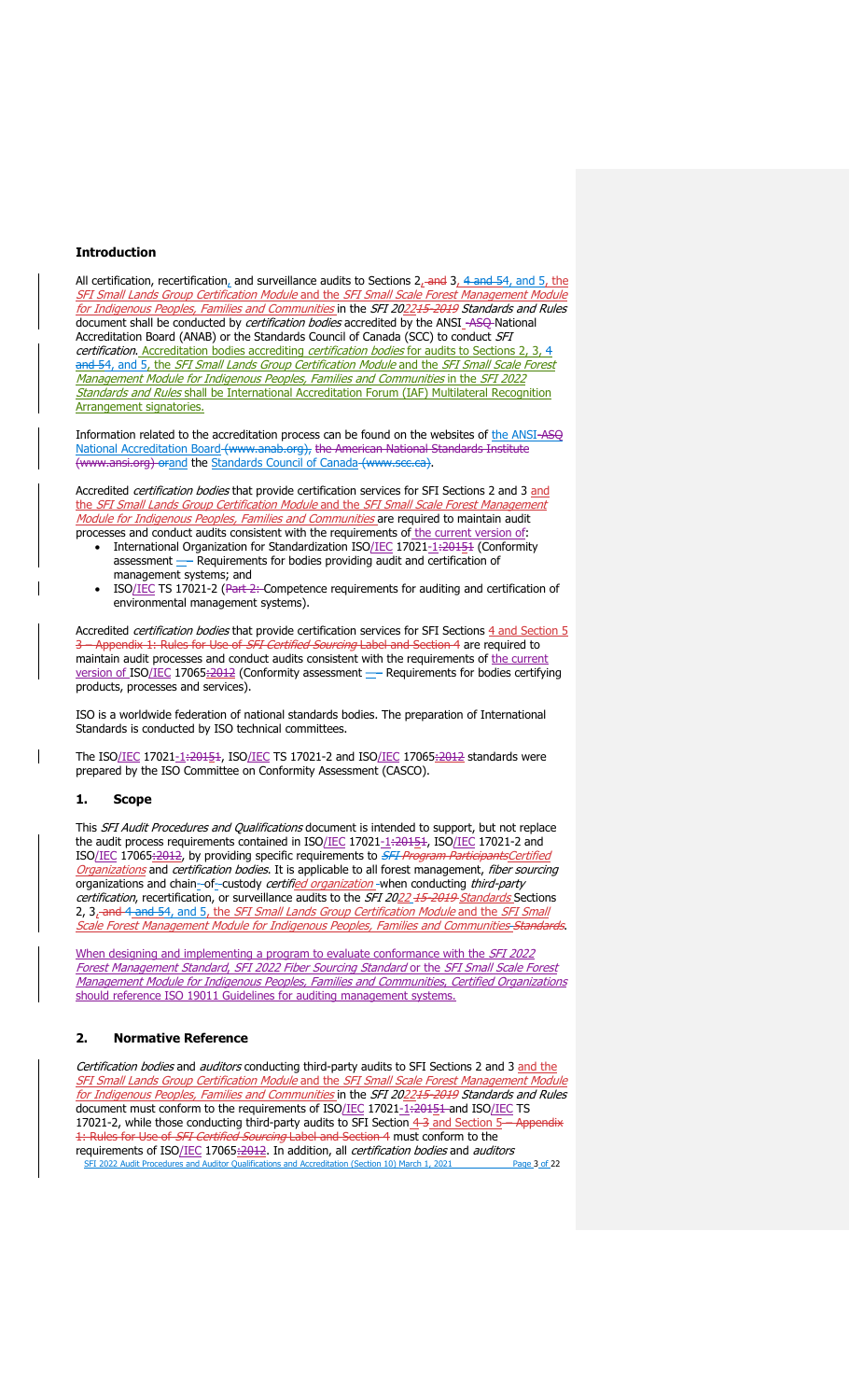conducting third-party audits to SFI Sections 2, 3, or 4, 5 or the SFI Small Lands Group Certification Module and the SFI Small Scale Forest Management Module for Indigenous Peoples, Families and Communities in the SFI 202245-2019 Standards and Rules document must conform to all applicable ANAB, ANSI or SCC and requirements and International Accreditation Forum (IAF) Mandatory Documents (e.g., IAF MD 1, IAF MD 2, IAF MD 4, IAF MD 5, IAF MD 11, etc.).

# <span id="page-3-0"></span>**3. Terms and Definitions**

Definitions of terms can be found in the Section 143 of the SFI 202215-2019 Standards and Rules document.

# <span id="page-3-1"></span>**4. Procedures for Implementing the** Principles **for SFI Auditing**

ISO/IEC 17021-1:20151 Section 4 addresses general principles associated with auditing, including impartiality, competence, responsibility, openness, confidentiality, and responsiveness to complaints.

All information and documents, including working drafts and reports, shall be considered confidential. Certification bodies shall not release any information or documents without the prior written permission of the *Certified Organization Program Participant. Auditors* shall conduct themselves in a professional and ethical manner.

Certification bodies and audit team members and their employers shall not participate in an appraisal or advise a potential purchaser or broker a purchase of property audited within the prior three years without the written permission of the audited party. Certification bodies, audit team members, and employers shall notify the audited party of participation in such activities after the three-year period immediately upon initiation of such activities for a period of at least 10 years following the audit.

Prior to engaging in an audit and the Program Participant's Certified Organization's acceptance of the *audit team*, the certification bodies and audit team members shall disclose to the party requesting the audit any prior land appraisal or assessment work or land brokerage activity or other professional services they or their employers conducted related to the property to be audited.

Certification bodies must successfully complete annual witness audits and periodic re-accreditation audits to maintain their accreditation status from ANAB or SCC.

# <span id="page-3-2"></span>**5. SFI Audit Activities**

### **5.1 Initial Certification**

For the initial certification audit to be completed, the auditee must be a *SFI Certified* OrganizationProgram Participant or be in the process of becoming one in which case the final certification decision is conditioned on becoming a *Certified OrganizationProgram* Participant. The SFI certificate(s), Forest Management Standard, Fiber Sourcing Standard, or Chain-of-Custody Standard, Certified Sourcing Standard, the SFI Small Lands Group Certification Module or the SFI Small Scale Forest Management Module for Indigenous Peoples, Families and Communities cannot be issued by the certification body until the applicant has become an SFI Program ParticipantCertified Organization. It should be noted that the SFI 202215-2019 Standards and Rules is a publicly available document and, as such, anyone who wants to can offer their "opinion" on an organization's conformance to it. However, because "Sustainable Forestry Initiative" and "SFI" are registered service marks, an entity would infringe on this ownership in violation of the federal intellectual property laws if they were to use the service marks in a public claim about the "opinion" without becoming a n SFI Certified OrganizationProgram Participant.

# **5.2 Certification of Multiple Sites**

ISO/IEC 17021-1: 20151 clause 9.1.5 specifies that where multi-site sampling is utilized for the audit of a client's management system covering the same activity in various locations, the *certification body* shall develop a sampling *program* to ensure proper audit

SFI 2022 Audit Procedures and Auditor Qualifications and Accreditation (Section 10) March 1, 2021 Page 4 of 22

**Commented [SFI1]:** Addresses Transfer of Accreditation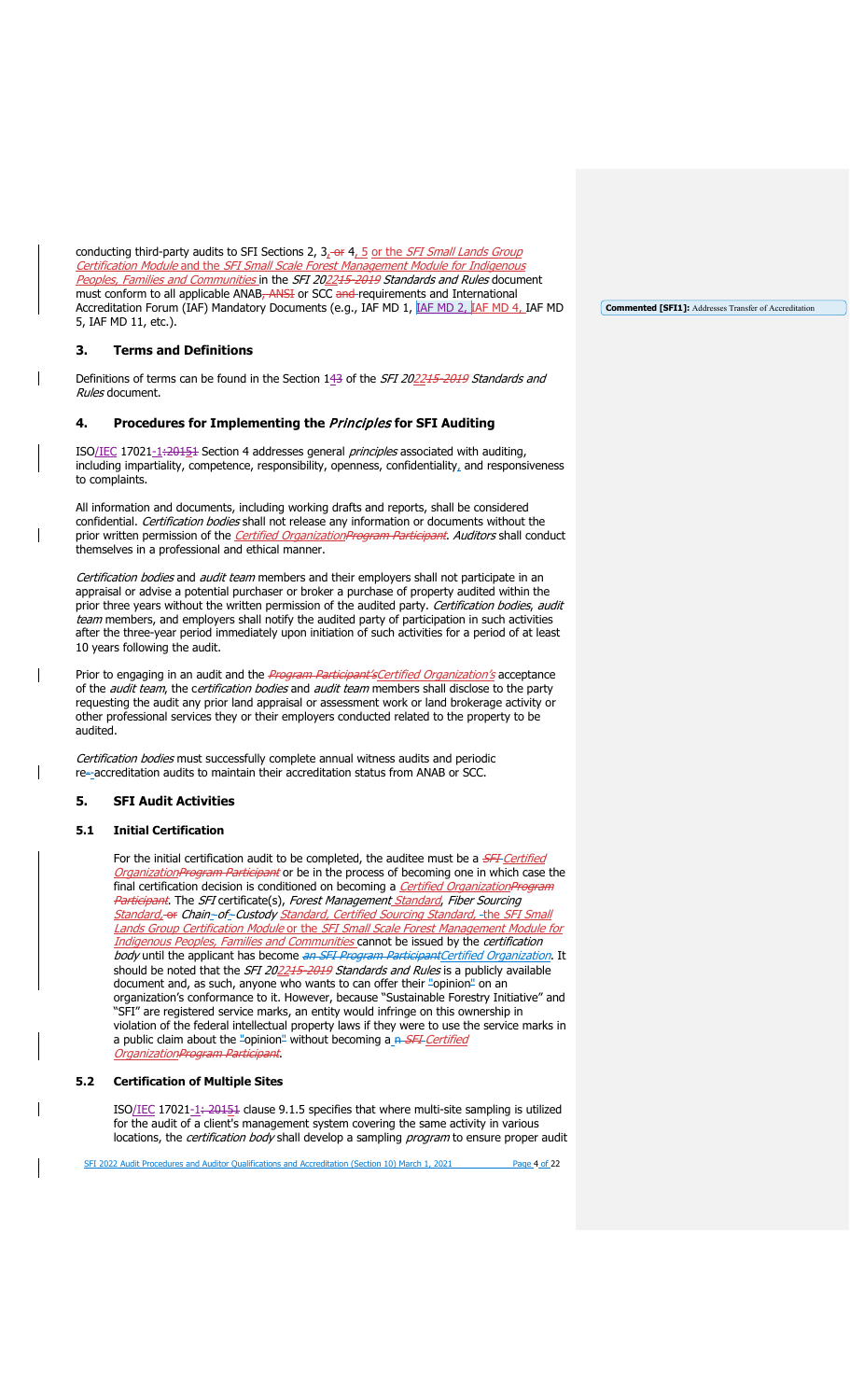of the management system. The rationale for the sampling plan shall be documented for each client.

International Accreditation Forum Mandatory Document 1 (IAF MD 1) provides mandatory guidance for the consistent application of **ISO/IEC 17021-1:2015** Clause 9.1.5 that is subject to the specific requirements of relevant standards.

Within the context of the SFI Sections  $2<sub>x</sub>$  and  $3<sub>x</sub>$  4, 5, the SFI Small Lands Group Certification Module or the SFI Small Scale Forest Management Module for Indige Peoples, Families and Communities of the -SFI 202215-2019 Standards and specific risks associated with certification of forestry operations, Certification bodies may apply alternative sampling approaches to IAF MD 1-in certain circumstances.

Additional information regarding multi-site certification (including the circumstances under which alternative sampling approaches to IAF MD-1 is permissible) is included in Appendix 1 of Section 109 in the SFI 2022 Standards and Rules document.

# **5.3 Substitution and Modification of** SFI 2022 15-2019 Sections 2 and 3 Standard Indicators

Program ParticipantsCertified Organizations, with consent of the certification body, may substitute or modify indicators in SFI 202215-2019 Sections 2 Forest Management Standard and SFI 2022 Section 3 Fiber Sourcing Standards to address local conditions based on a thorough analysis and adequate justification. The certification body is responsible for ensuring revised indicators are consistent with the spirit and intent of the SFI 202245-2019 Sections 2 and 3 Standards standards performance measures and indicators and with the principles of sustainable forestry, and that the changes are appropriate for specific local conditions and circumstances and the *Program* Participant's Certified Organization's scope of operation.

Additional indicators beyond those identified in the SFI 202245-2019 Sections 2 and 3 Standards, if included by the Program ParticipantCertified Organization, shall be audited like all other *indicators*.

# **5.4 Determination of Conformance**

**5.4.1** The *certification body* shall assess conformance to each element of the *SFI* 202215-2019 Sections 2, and 3, 4, 5 Standards', the SFI Small Lands Group Certification Module and the SFI Small Scale Forest Management Module for Indigenous Peoples, Families and Communities, objectives, performance measures and indicators within the scope of the audit. SFI 202245-2019 Standards' elements are *objectives, performance measures* and *indicators*. The introduction (Section 1) to the *SFI 20<u>22<del>15-2019</del> Standards and Rules* document</u> is informative, and as such, is not an auditable element.

Evidence shall be compiled by examining operating procedures, materials relating to forestry practices and on-the-ground field performance, and through meetings or correspondence with employees, contractors and other third parties (e.g., government agencies, community groups, affected Indigenous Peoples, conservation organizations), as appropriate, to determine conformance to the SFI 2022 15-2019 Forest Management Standard, and the SFI 202215-2019 Fiber Sourcing Standard, the SFI Small Lands Group Certification Module and the SFI Small Scale Forest Management Module for Indigenous Peoples, Families and **Communities** 

- **5.4.2** The *certification body* shall assess conformance to each element of the *SFI* 202215-2019 Chain-of-Custody Standard and SFI 2022 Certified Sourcing Standard requirements within the scope of the audit. The preface to the SFI 2015-2019 Chain of Custody Standard is informative, and as such, is not an auditable element.
- **5.4.3** The certification body shall ensure that the audit objectives and scope as well as the *auditor* time allocated to the audit:

SFI 2022 Audit Procedures and Auditor Qualifications and Accreditation (Section 10) March 1, 2021 Page 5 of 22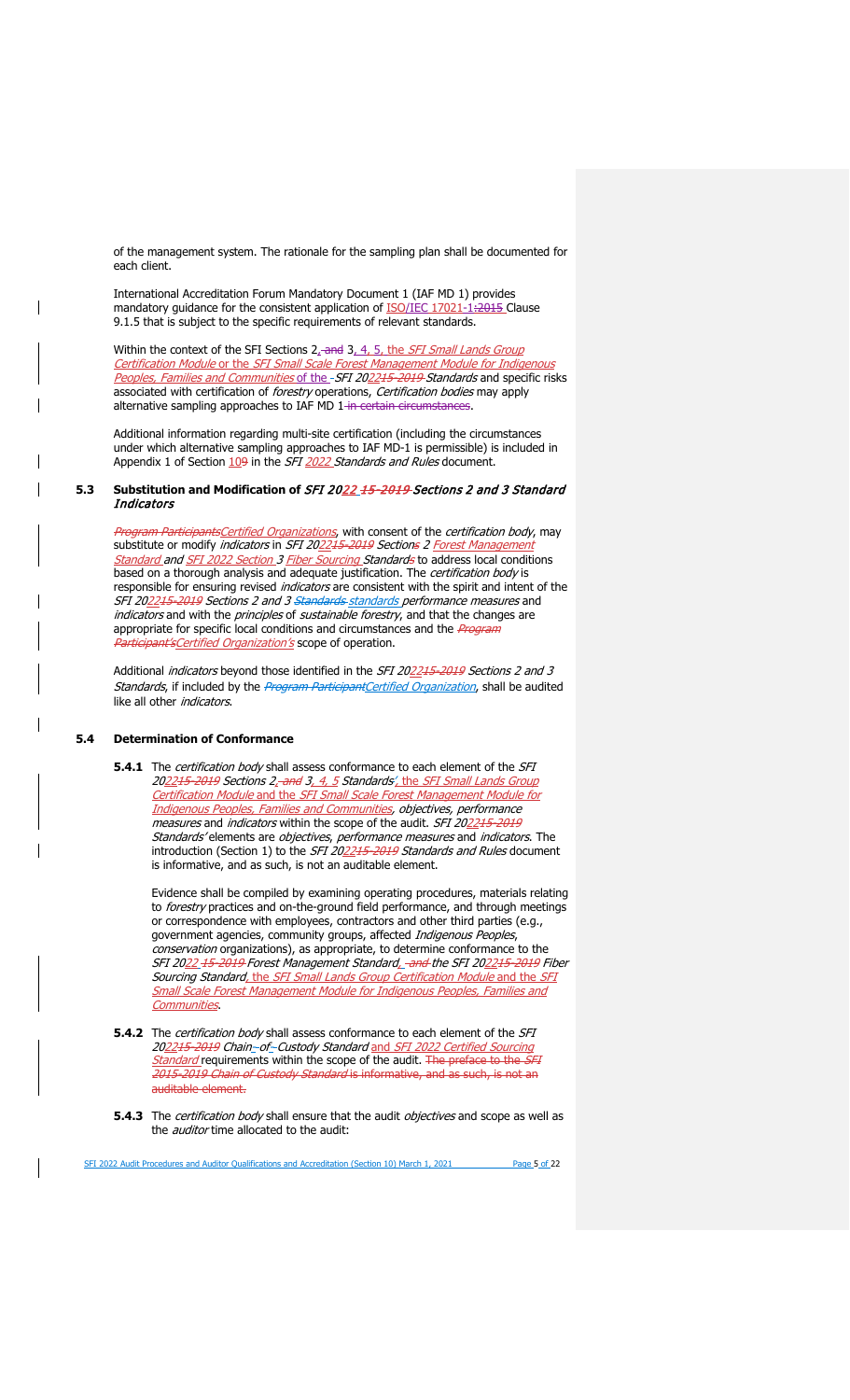- allow for accurate determination of conformance for the operating units within the scope of the audit;
- verify that the SFI 202245 2019 Standards Sections 2 and 3, the SFI Small Lands Group Certification Module or the SFI Small Scale Forest Management Module for Indigenous Peoples, Families and Communities programs conform to SFI principles, policies, objectives, performance measures, indicators, and any additional indicators that the Certified OrganizationProgram Participant chooses; and
- verify whether the *Certified OrganizationProgram Participant* has effectively implemented its SFI 202245-2019 Standards Sections 2 and 3 program requirements on the ground and/or implemented the SFI Section 4 and 54, and 5 2015-2019 Chain of Custody Standard program requirements.

If a *major nonconformity* is found, a certificate of conformance shall not be issued until the certification body verifies that corrective action approved by the lead auditor has been implemented. A revisit may be required to verify implementation of corrective actions.

If a *minor nonconformity* is found, a certificate of conformance may be issued only after the lead auditor approves a corrective action plan that addresses the nonconformity within an agreed-upon period, not to exceed one year. Verification that the corrective action has been effectively implemented shall occur during the next surveillance audit.

For initial audits to the SFI 2022 Chain-of-Custody Standard or SFI 2022 Certified Sourcing Standard, a non-conformity found during the audit will prevent the issue of the certificate until the certification body verifies that the corrective action is effectively implemented, in accordance with ISO/IEC 17065:2012.

# **5.5** SFI Technical **Audit Report to the** Certified OrganizationProgram Participant

The ISO document ISO/IEC 17021-1:20151 at clause Section 9.4.8 1.1.0 addresses audit report contents. In addition, the SFI audit report to the Certified OrganizationProgram Participant shall cover:<br>a. the aud

- a. the audit plan;<br>b. a description of
- a description of the audit process used;
- c. the number of *auditor* days used to conduct the audit, including both on-site and off-site audit activities;
- d. information regarding any meetings or correspondence between the *audit* team and government agencies, community groups, affected Indigenous Peoples and conservation organizations;
- e. documentation of the rationale for the substitution or modification of any indicators;
- f. a schedule for surveillance and recertification;
- g. any specific focus areas for the next audit visit.

See Section 110 in the SFI 202215-2019 Standards and Rules document regarding the development and release of public summary audit reports. The public audit summary report shall be posted to the SFI website within 90 days of the certificate being issued. For surveillance audits the public summary audit report shall be posted within 90 days from the conclusion of the audit.

# **5.6 Recertification**

**5.6.1** To maintain current SFI 202245 2019 Standard certificates, Program ParticipantsCertified Organizations</u> shall recertify their SFI programs to the SFI 2022 15-2019 Sections 2<sub>r</sub> and 3, 4 and 54, and 5 Standards, the SFI Small Lands Group Certification Module or the SFI Small Scale Forest Management Module for Indigenous Peoples, Families and Communities every five three years.

**5.6.2** To maintain a current Section 4 SFI 2015-2019 Chain-of-Custody certificate, Program Participants shall recertify their SFI chain of custody program to the Section 4 SFI 2015-2019 Chain-of-Custody Standard every five years.

SFI 2022 Audit Procedures and Auditor Qualifications and Accreditation (Section 10) March 1, 2021 Page 6 of 22

**Commented [SFI2]:** Next audit could be a recertification audit.

**Commented [SFI 3]:** 2015-2019 Interpretation #2, Part 6.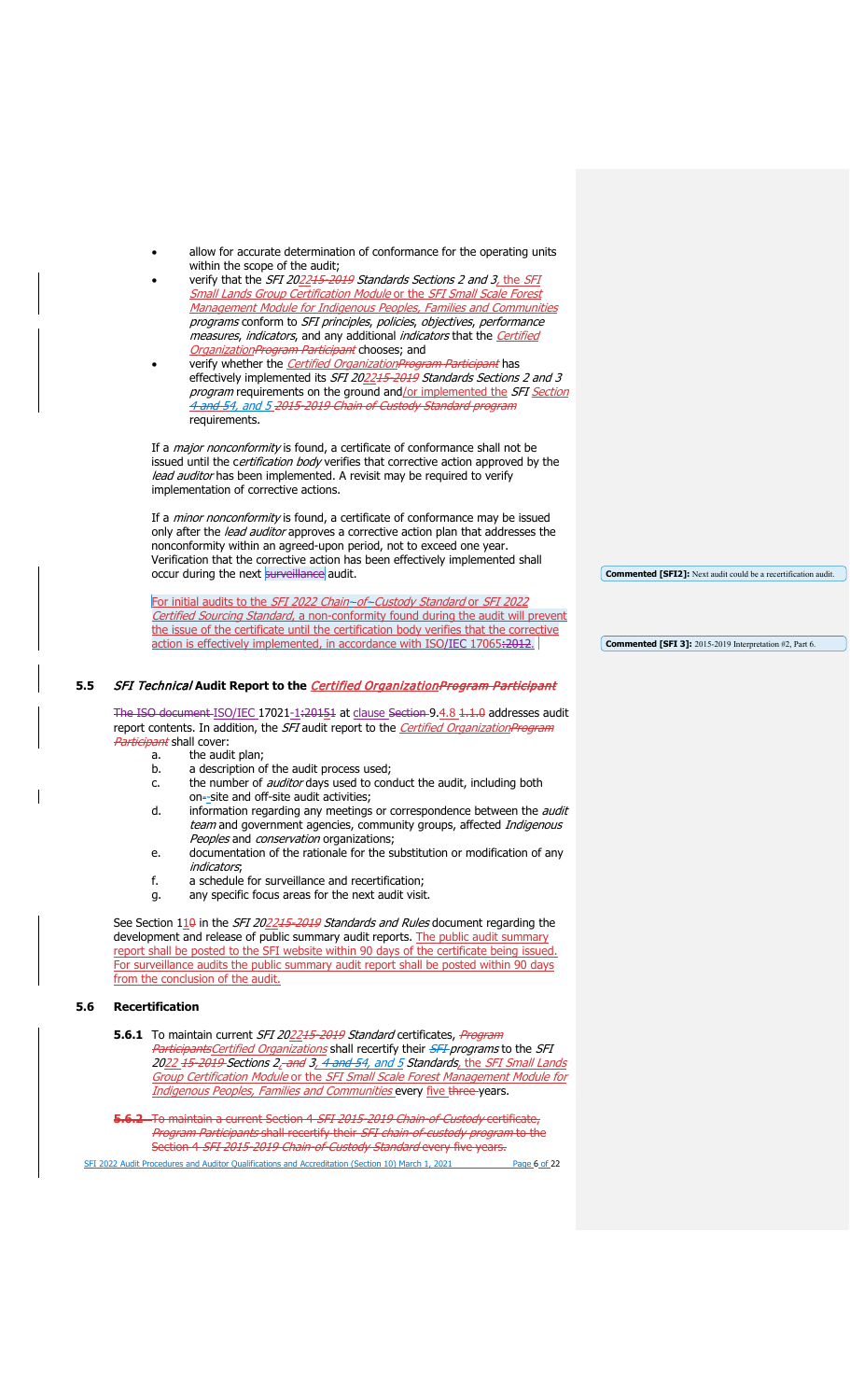# **5.7 Transferal of Certified Lands or Facilities**

When one *SFI-Certified Organization Program Participant* acquires the certified forest land or facilities of another *Certified OrganizationProgram Participant*, the certification bodies shall work with the parties involved to review the acquisition or sale. This review will determine the significance of changes that may occur with the transfer of ownership of the forestland and or facilities to determine the actions necessary in order to issue a new certificate to the party receiving the new assets. It is imperative that *Program* ParticipantsCertified Organizations notify their respective certification body as soon as possible when forestland and or facilities are being purchased or sold to ensure that lapses in certification status can be eliminated or *minimized*. Refer to **IAF MD-02** ISO/IEC 17021:2015 for more information.

In order to *minimize* disruptions in operations due to the transfer of certified forestlands and or facilities from one certified-Certified OrganizationProgram Participant to another, the SFI Office of Label Use and Licensing will honor respect current SFI certifications for the forestlands and or facilities involved in the transfer for a period of 90 days for SFI product labeling purposes provided:

- a. The parties involved request this grace period in writing prior to the transfer of the assets with documentation confirming that there will not be significant variation in the current operations, environmental management systems, personnel, etc. during the transfer.
- b. The party receiving the assets must provide documentation demonstrating the timeline for obtaining their new SFI certification from an accredited certification body.
- c. The party desiring to utilize the SFI product labels must be in full conformance with Sections 2,  $3.$ -or  $4.5$ , and Section 6, the SFI Small Lands Group Certification Module or the SFI Small Scale Forest Management Module for Indigenous Peoples, Families and Communities 5 of the SFI 202215-2019 Standards and Rules.

#### <span id="page-6-0"></span>**6. Competence and Evaluation of** Certification Bodies

# **6.1 Competence Qualifications of** Audit Teams

Audit teams shall have the competence (knowledge and skills) to conduct an audit in accordance with the principles of auditing. The certification body shall select audit team members appropriate to the scope, scale and geography of the operation being audited. Additionally, at least one member of the *audit team* shall have knowledge of forestry operations in the region undergoing the audit, at least one member shall have knowledge of applicable laws and regulations, at least one member shall have knowledge of the socio-demographics and cultural issues in the region, and at least one member shall be a professional forester as defined by the Society of American Foresters (SAF)), the Canadian Institute of Forestry (CIF-IFC), or licensed or registered by the state(s) or province(s) in which the certification is conducted where applicable. For forest management audits, the *audit team* shall have expertise that includes plant and wildlife ecology, silviculture, forest modeling, forest operations, occupational safety and health, international labor standards, and hydrology. One specialist per discipline is not required to meet any of the above requirements. It is possible to have all the necessary competencies in a single auditor.

#### **6.2 Competence Qualifications of** Auditors

ISO document ISO/IEC 17021:120151 at Section 7.1 and Section 7.2 addresses general competence requirements for certification bodies providing audit and certification of management. This is supplemented by the environmental management system-specific competence requirements contained in ISO/IEC 17021-2 and ISO/IEC 19011:2018 Guidelines for auditing management systems.

SFI 2022 Audit Procedures and Auditor Qualifications and Accreditation (Section 10) March 1, 2021 Page 7 of 22 In addition to the competence requirements contained in ISO/IEC 17021-1:20151 and ISO/IEC 17021-2 and ISO/IEC 19011:2018, for certifications to the SFI 2022 15-2019

**Commented [SFI5]:** Competence aligns with terminology used

in ISO terminology.

**Commented [SFI4]:** This is the appropriate document.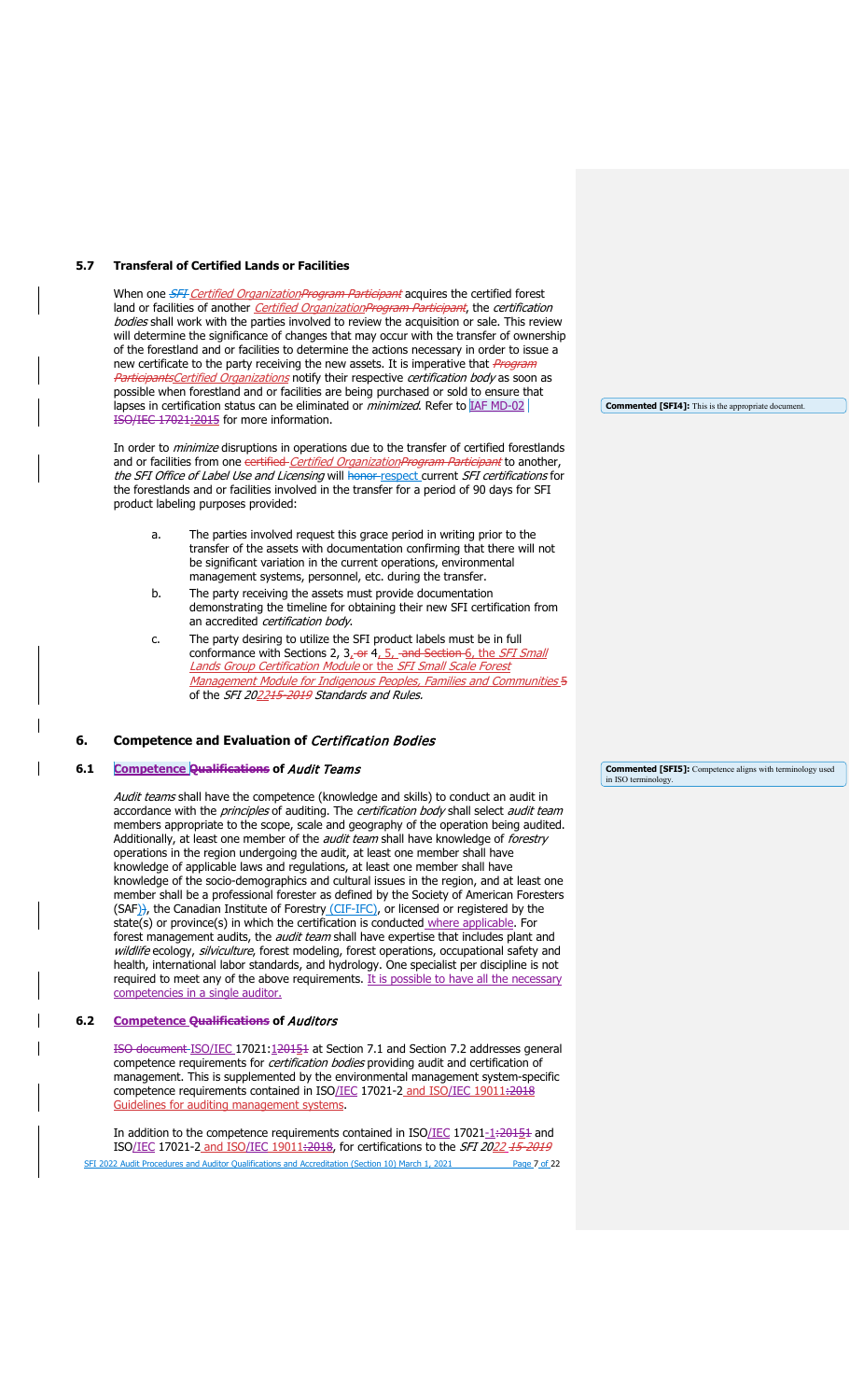Standards, audit team members shall have the education, formal training and experience that promote competency in and comprehension of:

- a. *forestry* operations as they relate to natural resource management, including wildlife, fisheries, recreation, ecology, etc.;
- b. international and domestic *sustainable forestry* management systems and performance standards including occupational safety and health, and labor standards; and
- c. certification requirements related to **SFIthe SFI program**.

Audit team members who have obtained a professional degree in forestry or a closely related field shall have a minimum of two years' relevant work experience.

# **6.3 Maintenance and Improvement of Competence**

All *audit team* members shall pursue ongoing personal and professional development in

- a. forest management science and technology;
- b. sustainable forest management systems and certification programs and standards;
- c. understanding and interpretation of federal, state, and provincial forestry and environmental laws and codes of practice; and
- d. certification procedures, processes and techniques, especially as these pertain to the SFI 202215 2019 Standards.

An auditor who maintains Certified Forester, Registrar Accreditation Board, or Canadian Environmental Certification Approvals Board sustainable forest management auditor (EP(EMSLA)) certification, or equivalent, shall be considered to have fulfilled continuing education requirements.

# <span id="page-7-0"></span>**7. Accreditation of** Certification Bodies

FI program SFI requires *certification bodies* to be accredited in order to conduct SFI certifications and issue certificates.

# **7.1** Certification body

An independent third party that is accredited by:

- a. ANSI\_-ASQ-National Accreditation Board (ANAB) as **being competent to** conduct certifications to the SFI 2022 Standards Sections 2, and 3, 4, and 5, the SFI Small Lands Group Certification Module or the SFI Small Scale Forest Management Module for Indigenous Peoples, Families or and Communities and the SFI ChainofCustody Standard Section 4 and Section 3, Appendix 1: Rules for Use of SFI Certified Sourcing Label. being competent to conduct certifications to the SFI 2010-2015 Standards Sections 2 and 3.
- American National Standards Institute (ANSI) as being competent to conduct certifications to the SFI 2015 2019 Chain of Custody Standard Section 4 and *SFI* Section 3 Appendix 1: Rules for Use of *SFI Certified* Sourcing Label.
- b. Standards Council of Canada (SCC) as being competent to conduct certifications to the SFI 2015-20192022 Standards Sections 2, 3, 4 and 54, and 5, the SFI Small Lands Group Certification Module or the SFI Small Scale Forest Management Module for Indigenous Peoples, Families and Communities and 3 and the SFI 2015 2019 Chain of Custody Standard Section 4 and Section 3, Appendix 1: Rules for Use of SFI Certified Sourcing Label.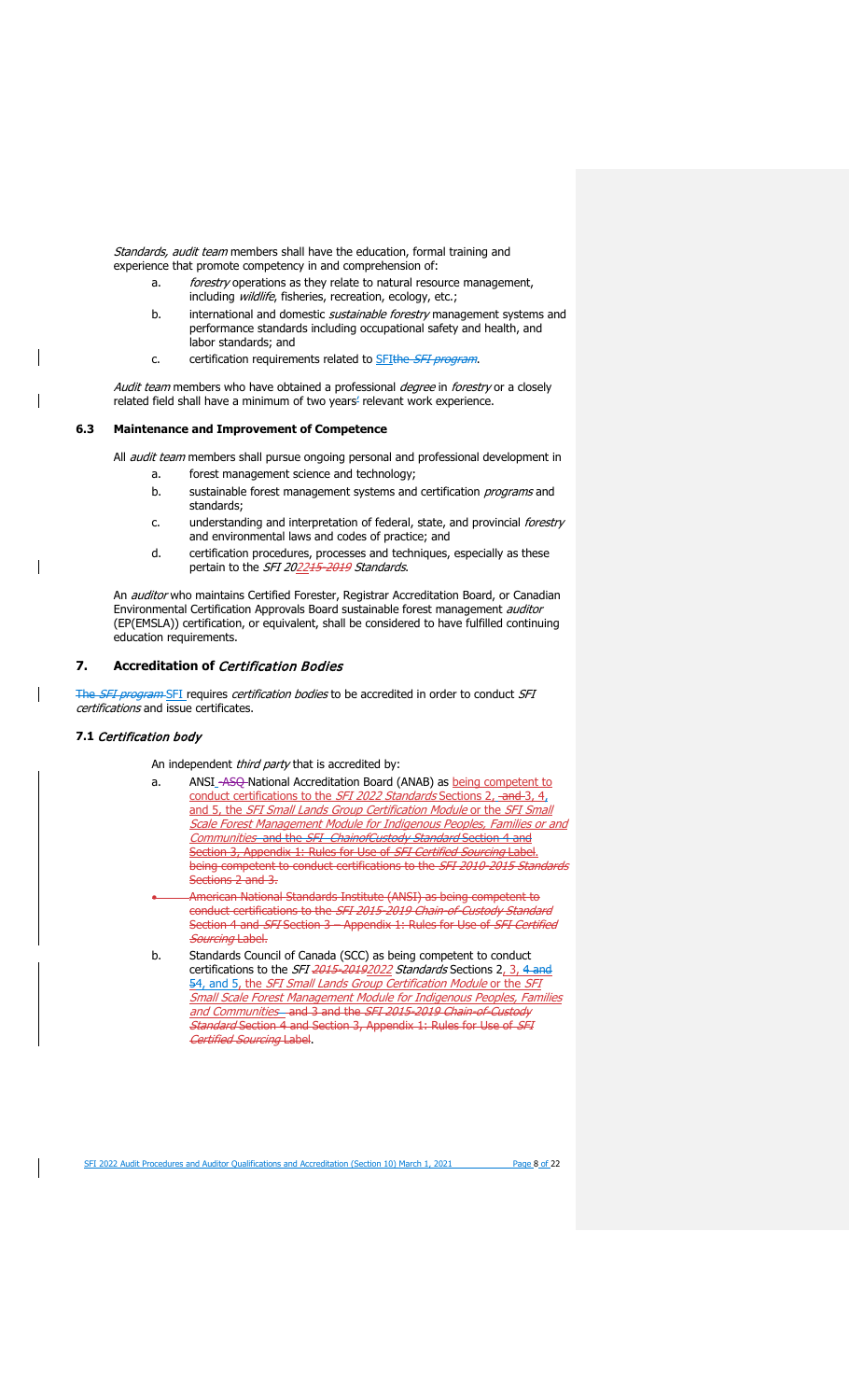# **Appendix 1: Audits of Multi-Site Organizations [(Normative])**

#### <span id="page-8-1"></span>**Introduction**

<span id="page-8-0"></span> $\overline{\phantom{a}}$ 

Multi-site organizations may be audited on a site-by-site basis (all sites visited each year) or, in some cases, on a sample basis.

This appendix expands on Section 5.21 of the SFI Section 10 -- Audit Procedures and Auditor Qualifications and Accreditation document and provides additional normative guidance for certification bodies wishing to audit multi-site organizations on a sample basis.

# <span id="page-8-2"></span>**1. Scope**

Audits of multi-site organizations applying a sampling approach to assess conformance with:

- The SFI 2015-2019 Standards Sections 2 and 3 i. Section 2 - SFI 2022 Forest Management Standard
- ii. Section 3 SFI 2022 Fiber Sourcing Standard
- iii. Section 4  $-$  SFI 202215-2019 Chain-of-Custody Standard
- iv. Section 5 -- SFI 2022 Certified Sourcing Standard
- v. SFI Small Lands Group Certification Module
- vi. SFI Small Scale Forest Management Module for Indigenous Peoples, Families and **Communities**

## <span id="page-8-3"></span>**2. References**

IAF Mandatory Document for The Certification of Multiple Sites Based on Sampling Issue 2, Clause 6.1: Methodologies for Auditing of a Multi-site Organization Using Site Sampling1 (IAF MD1: 20<u>18</u><del>07</del>) \_\_\_ {Normative for *SFI 20<u>2245-2019</u> Standards Sections 2<sub>\_</sub>\_and 3*,\_<del>Informative</del> for  $SFI$  202215 2019 Standard Sections  $\overline{4}$ , and  $\overline{5}$ )

IAF Mandatory Document for Duration of QMS and EMS Audits Issue 1 (IAF MD 5: 201509) -(Informative).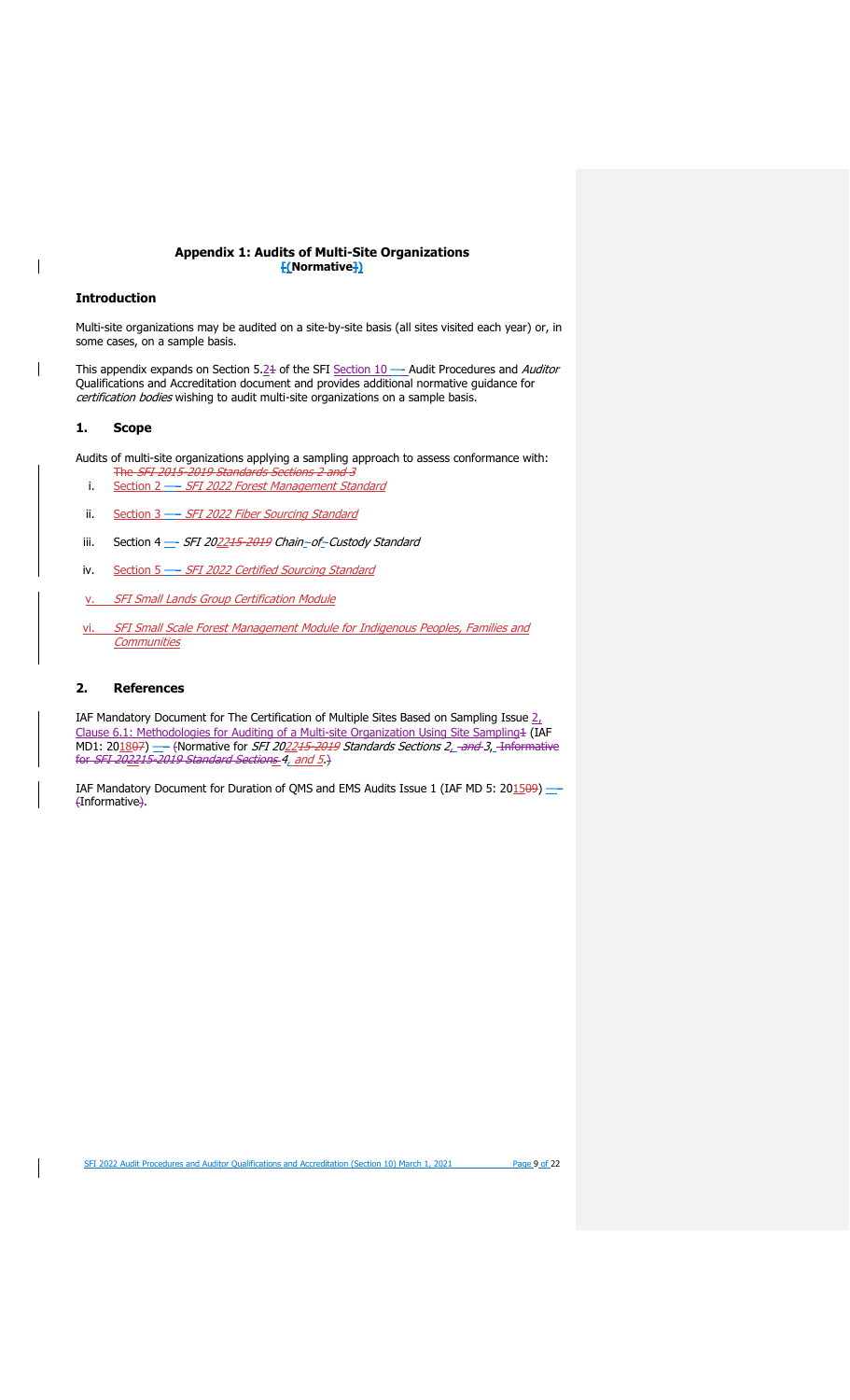# **3. Terms and Definitions**

**3.1 Organization: The term organization is used to designate any company or other organization owning a management system subject to audit and certification.**

**3.2 Site: A site is a permanent location where an organization carries out work or a service.**

**3.3 Multi-Site Organization: An organization having an identified central function (hereafter referred to as a central office – but not necessarily the headquarters of the organization) at which certain activities are planned, controlled or managed and a network of local offices or branches (sites) at which such activities are fully or partially carried out.**

**3.4 Group Certification Organization: A specific type of multi-site organization where forest owners, forest owners' organizations, forest managers, forest products manufacturers or forest products distributors without a pre-existing legal or contractual link can form a group for the purposes of achieving certification and gaining eligibility for a sampling approach to certification audits.**

# <span id="page-9-0"></span>**4.Procedures for Implementing Audits of Multi-site Organizations**

#### 34.1 Eligibility Criteria for Multi-site Organizations

- 34.1.1 Multi-site organizations using IAF\_-MD1, Clause 6.1 -as the basis for sampling shall also ensure meet the following eligibility criteria are established in IAF MD1, including but not limited to the following:
	- a. The processes at all sites have to be substantially of the same kind and have to be operated to similar methods and procedures under a single management system.
	- b. The organization's management system shall be under a centrally controlled and administered plan and be subject to central management review and all relative sites (including the central administration function) shall be subject to the organization's internal audit *program*<sup>[1](#page-9-1)</sup>.
	- c. It shall be demonstrated that the central office of the organization has established a management system in accordance with the SFI 20224. 2019 Standards and that the whole organization meets the requirements of the standard.
	- d. The organization should demonstrate its ability to collect and analyze data (including but not limited to the items listed below) from all sites including the central office and its authority and also demonstrate its authority and ability to initiate organizational change if required:
		- i. System documentation and system changes;<br>ii. Management review:
		- ii. Management review;<br>iii. Complaints:
		- iii. Complaints;<br>iv. Evaluation o
		- Evaluation of corrective actions;
		- v. Internal audit planning and evaluation of the results; and<br>vi. Changes to aspects and associated impacts for environment Changes to aspects and associated impacts for environmental management systems and
		- vii. Different legal requirements.

# 34.1.[2](#page-9-2) - A Central Function<sup>2</sup> shall be established that shall:

a. represent the multi-site organization in the certification process, including communication and relationship with the certification body;

<span id="page-9-2"></span><span id="page-9-1"></span>oca priysical location.<br>SFI 2022 Audit Procedures and Auditor Qualifications and Accreditation (Section 10) March 1, 2021 Page 10 of 22 <sup>1</sup> As per the requirements in SFI Section 2 – Objective 17; SFI Section 3 – Objective 10; SFI Section 4 – Part 8.6 or Section 5 – Part 8.6 <sup>2</sup> The Central Function comprises the system of processes and procedures necessary to manage the multi-site organization and is not a physical location.

**Commented [SFI7]:** Legacy reference to ISO 14001 EMS – not needed.

**Commented [SFI 6]:** Moved to Section 14 Definitions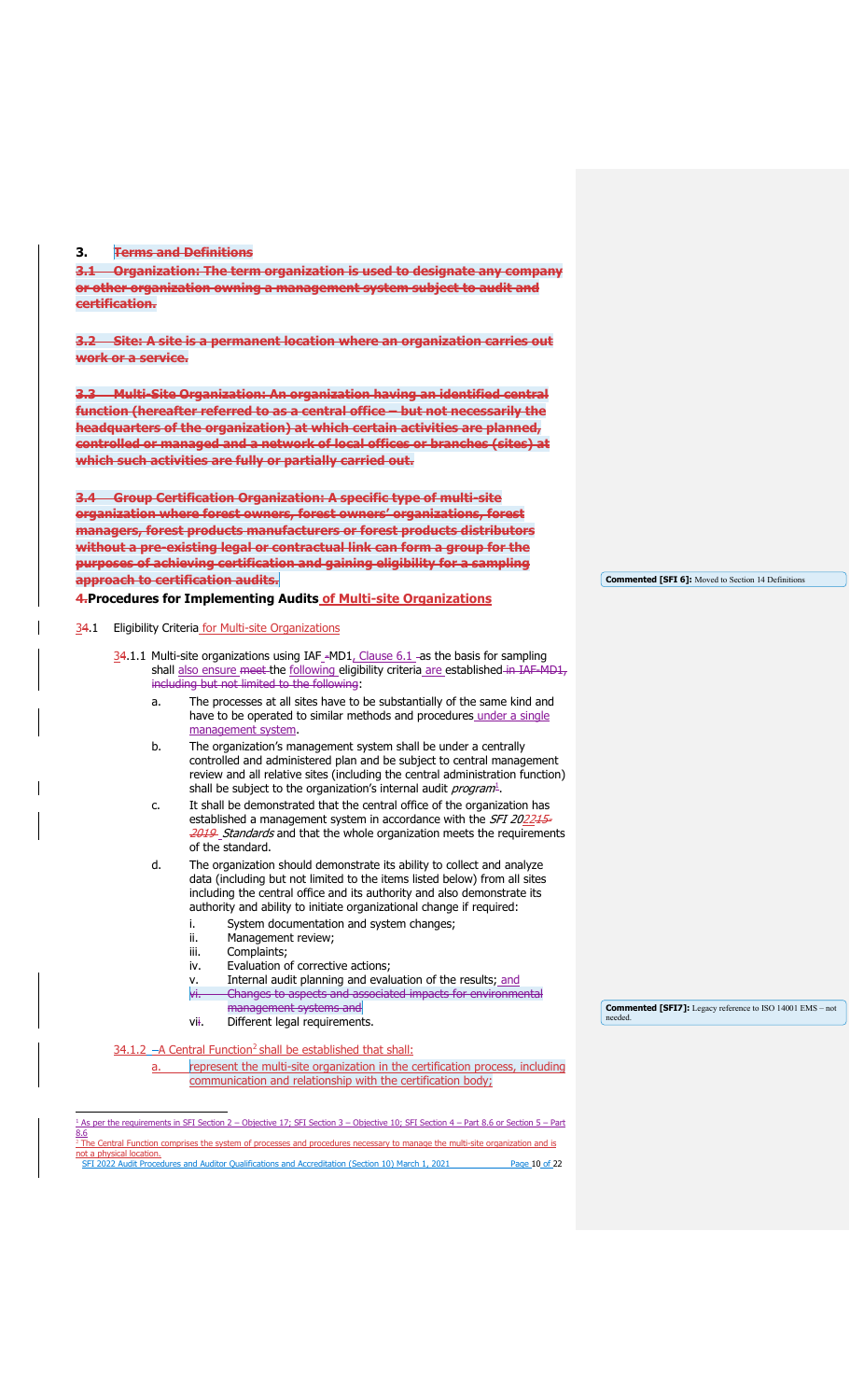| b.        | submit an application for the certification and its scope, including a list of                                                                  |                                                          |
|-----------|-------------------------------------------------------------------------------------------------------------------------------------------------|----------------------------------------------------------|
|           | participating sites;                                                                                                                            |                                                          |
| c.        | ensure contractual relationship with the certification body;                                                                                    |                                                          |
| d.        | submit to the certification body a request for extension or reduction of                                                                        |                                                          |
|           | the certification scope, including coverage of participating sites;                                                                             |                                                          |
| e.        | establish written procedures for the management of the multi-site                                                                               |                                                          |
|           | organization.                                                                                                                                   |                                                          |
|           | keep records relating to the central office and sites compliance with the                                                                       |                                                          |
|           | requirements of the standard.                                                                                                                   | <b>Commented [SFI 8]:</b> Adapted from PEFC ST 2002-2020 |
| <u>g.</u> | provide a commitment on behalf of the whole multi-site organization to                                                                          |                                                          |
|           | establish and maintain practices and procedures in accordance with the                                                                          |                                                          |
|           | requirements of the relevant standard;                                                                                                          |                                                          |
| h.        | provide all the sites with information and guidance needed for effective                                                                        |                                                          |
|           | implementation and maintenance of practices and procedures in                                                                                   |                                                          |
|           | accordance with the relevant standard;                                                                                                          |                                                          |
|           | maintain the organizational or contractual connection with all sites                                                                            |                                                          |
|           | covered by the multi-site organization including the right of the Central                                                                       |                                                          |
|           | Function to exclude any site from participation in the certification in case                                                                    |                                                          |
|           | of serious nonconformities with the relevant standard;                                                                                          |                                                          |
|           | keep a register of all the sites of the multi-site organization, including (for                                                                 |                                                          |
|           | the SFI 2022 Forest Management Standard) the forest area associated                                                                             |                                                          |
|           | with each participating site;                                                                                                                   |                                                          |
| k.        | maintain an internal audit or monitoring program sufficient to ensure                                                                           |                                                          |
|           | overall organizational conformance with the relevant standard; <sup>3</sup>                                                                     |                                                          |
|           | operate a review of the conformity of sites based on results of internal                                                                        |                                                          |
|           | audit and/or monitoring data sufficient to assess organizational                                                                                |                                                          |
|           | performance as a whole rather than at the individual site level;                                                                                |                                                          |
| m.        | establish corrective and preventive measures if required and evaluate the                                                                       |                                                          |
|           | effectiveness of corrective actions taken; and                                                                                                  |                                                          |
| n.        | establish procedures for inclusion of new sites within the multi-site                                                                           |                                                          |
|           | organization including an internal assessment of conformity with the<br>standard, implementation of corrective and relevant preventive measures |                                                          |
|           | and a requirement to inform the relevant certification body of changes in                                                                       |                                                          |
|           | participation prior to including the sites within the scope of the                                                                              |                                                          |
|           | certification.                                                                                                                                  | <b>Commented [SFI 9]:</b> Moved from 4.1.2 below.        |
|           |                                                                                                                                                 |                                                          |
|           | 34.1.3 - Functions and responsibilities of individual sites shall be established for:                                                           |                                                          |
| a.        | implementing and maintaining the requirements of the relevant standard;                                                                         | <b>Commented [SFI 10]:</b> Moved from 4.1.2 f. below     |
| b.        | entering into a contractual relationship with the central office, including                                                                     |                                                          |
|           | commitment on the compliance with the standard requirements and other                                                                           |                                                          |
|           | applicable certification requirements.                                                                                                          |                                                          |
| <u>c.</u> | responding effectively to all requests from the Central Function or                                                                             |                                                          |
|           | certification body for relevant data, documentation or other information                                                                        |                                                          |
|           | whether in connection with formal audits or reviews or otherwise;                                                                               |                                                          |
| d.        | providing full co-operation and assistance in respect of the satisfactory                                                                       |                                                          |
|           | completion of internal audits, reviews, monitoring, relevant routine                                                                            |                                                          |
|           | enquiriesenquiries, or corrective actions; and                                                                                                  |                                                          |
| <u>e.</u> | implementing relevant corrective and preventive actions established by                                                                          |                                                          |
|           | the central office.                                                                                                                             | <b>Commented [SFI 11]:</b> Moved from 4.1.2 f. below     |
|           |                                                                                                                                                 |                                                          |
|           |                                                                                                                                                 |                                                          |
| 34.1.42   | Multi-Site Organizations using alternate approaches to sampling provided                                                                        |                                                          |
|           | for in Section 10, clause 5.24 Certification of Multiple Sites of the Audit                                                                     |                                                          |
|           | Procedures and Auditor Qualifications and Accreditation document shall meet all                                                                 |                                                          |
|           | of the eligibility requirements specified in Section 10, Appendix 1, clause 34.1.1                                                              |                                                          |

<span id="page-10-0"></span>SFI 2022 Audit Procedures and Auditor Qualifications and Accreditation (Section 10) March 1, 2021 Page 11 of 22 <sup>3</sup>Annual performance data on overall organizational conformance implies that all sites have been internally audited, or monitored<u>,</u><br>prior to the initial audit and subsequent audit.

following requirements must also be met:

 $-\!\!\!-\!\!\!3.1.3$  above. <del>Deviation from the sampling requirements specified in IAF MD 1</del> is only permissible in exceptional (i.e., limited) circumstances. In addition, the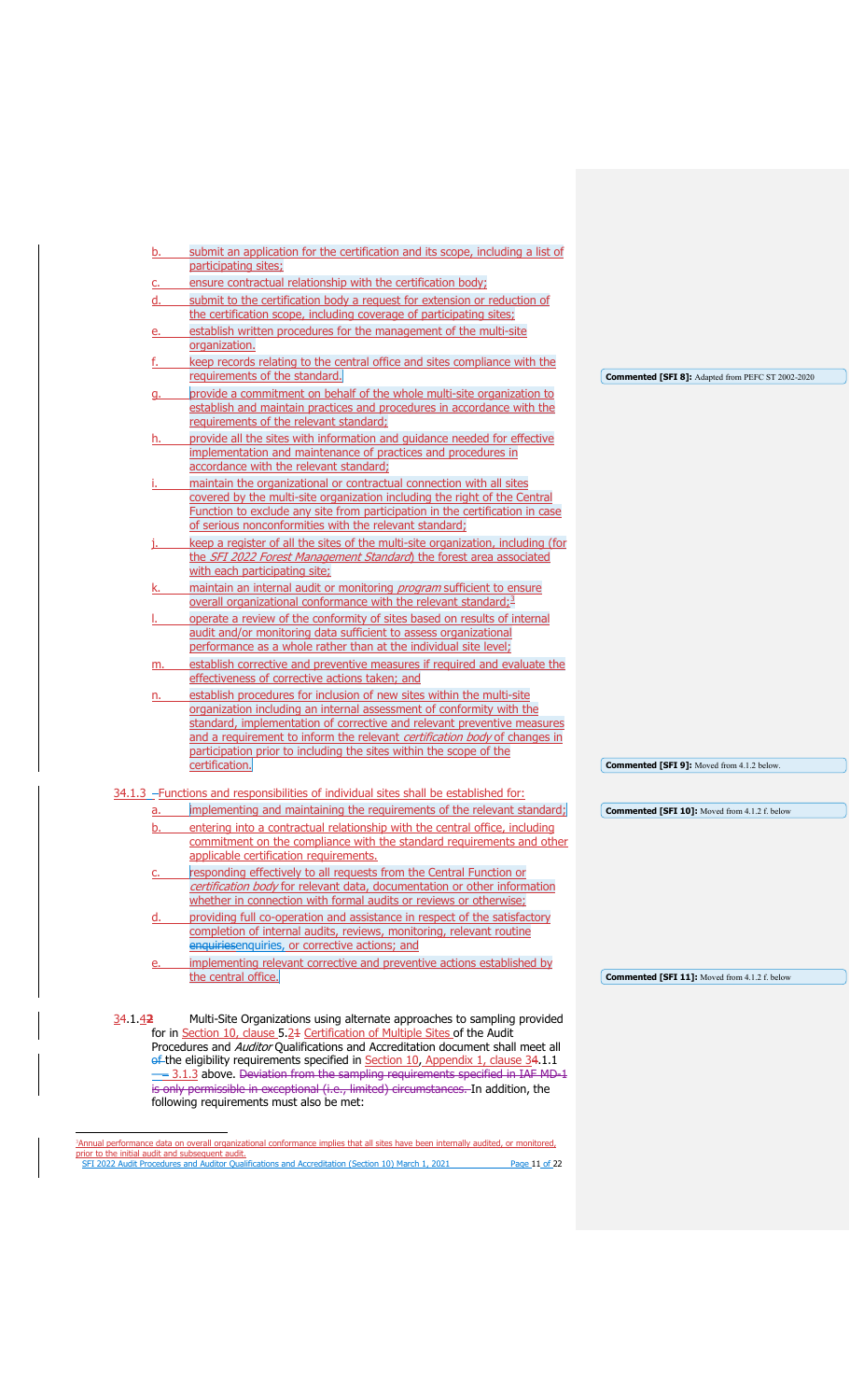| a.                                                                                                                                                                                      | The alternate sampling approach must be accompanied by a written<br>justification demonstrating that the same level of confidence in<br>conformity with the SFI 202245-2019 Standards across all of the sites<br>included in the certification can be obtained. |  |  |  |
|-----------------------------------------------------------------------------------------------------------------------------------------------------------------------------------------|-----------------------------------------------------------------------------------------------------------------------------------------------------------------------------------------------------------------------------------------------------------------|--|--|--|
| b.                                                                                                                                                                                      | A legal or contractual link shall exist between all sites.                                                                                                                                                                                                      |  |  |  |
| c.                                                                                                                                                                                      | The scope and scale of activities carried out by participating sites shall be<br>similar.                                                                                                                                                                       |  |  |  |
| <del>d. —</del>                                                                                                                                                                         | The management system framework shall be consistent across all sites                                                                                                                                                                                            |  |  |  |
| e.                                                                                                                                                                                      | (allowing for site level procedures to reflect variable local factors).<br>A Central Function <sup>4</sup> shall be established that shall:                                                                                                                     |  |  |  |
|                                                                                                                                                                                         | i. provide a commitment on behalf of the whole multi-site                                                                                                                                                                                                       |  |  |  |
|                                                                                                                                                                                         | organization to establish and maintain practices and procedures in<br>accordance with the requirements of the relevant standard;                                                                                                                                |  |  |  |
|                                                                                                                                                                                         | provide all the sites with information and guidance needed for<br>╫╌<br>effective implementation and maintenance of practices and                                                                                                                               |  |  |  |
|                                                                                                                                                                                         | procedures in accordance with the relevant standard;                                                                                                                                                                                                            |  |  |  |
|                                                                                                                                                                                         | maintain the organizational or contractual connection with all sites<br>₩−<br>covered by the multi-site organization including the right of the                                                                                                                 |  |  |  |
|                                                                                                                                                                                         | Central Function to exclude any site from participation in the<br>certification in case of serious nonconformities with the relevant<br>standard:                                                                                                               |  |  |  |
|                                                                                                                                                                                         | iv. keep a register of all the sites of the multi-site organization,<br>including (for the SFI 202215 2019 Forest Management Standard)<br>the forest area associated with each participating site;                                                              |  |  |  |
|                                                                                                                                                                                         | maintain an internal audit or monitoring <i>program</i> sufficient to<br>₩.                                                                                                                                                                                     |  |  |  |
|                                                                                                                                                                                         | ensure overall organizational conformance with the relevant<br>standard; <sup>5</sup>                                                                                                                                                                           |  |  |  |
|                                                                                                                                                                                         | operate a review of the conformity of sites based on results of<br><del>vi.</del>                                                                                                                                                                               |  |  |  |
|                                                                                                                                                                                         | internal audit and/or monitoring data sufficient to assess<br>Organizational performance as a whole rather than at the                                                                                                                                          |  |  |  |
|                                                                                                                                                                                         | individual site level;                                                                                                                                                                                                                                          |  |  |  |
|                                                                                                                                                                                         | establish corrective and preventive measures if required and<br><del>∨ii.−</del>                                                                                                                                                                                |  |  |  |
|                                                                                                                                                                                         | evaluate the effectiveness of corrective actions taken; and                                                                                                                                                                                                     |  |  |  |
|                                                                                                                                                                                         | establish procedures for inclusion of new sites within the multi site<br><del>∨iii.−</del><br>organization including an internal assessment of conformity with                                                                                                  |  |  |  |
|                                                                                                                                                                                         | the standard, implementation of corrective and relevant                                                                                                                                                                                                         |  |  |  |
|                                                                                                                                                                                         | preventive measures and a requirement to inform the relevant<br>certification body of changes in participation prior to including the                                                                                                                           |  |  |  |
|                                                                                                                                                                                         | sites within the scope of the certification.                                                                                                                                                                                                                    |  |  |  |
| f÷                                                                                                                                                                                      | Functions and responsibilities of individual sites shall be established for:                                                                                                                                                                                    |  |  |  |
| i.                                                                                                                                                                                      | implementing and maintaining the requirements of the relevant standard;                                                                                                                                                                                         |  |  |  |
| ₩                                                                                                                                                                                       | responding effectively to all requests from the Central Function or<br>certification body for relevant data, documentation or other information<br>whether in connection with formal audits or reviews or otherwise:                                            |  |  |  |
|                                                                                                                                                                                         | providing full co operation and assistance in respect of the satisfactory<br>completion of internal audits, reviews, monitoring, relevant routine                                                                                                               |  |  |  |
| iv. —                                                                                                                                                                                   | enquiries or corrective actions; and<br>implementing relevant corrective and preventive actions established by<br>the central office.                                                                                                                           |  |  |  |
|                                                                                                                                                                                         | 4.1.3Group certification organizations formed to achieve SFI 2015-2019 Standards certification,                                                                                                                                                                 |  |  |  |
|                                                                                                                                                                                         | in addition to meeting either 4.1.1 or 4.1.2, shall submit all the forest area under                                                                                                                                                                            |  |  |  |
| management within the catchment area for the group certification (i.e., the group                                                                                                       |                                                                                                                                                                                                                                                                 |  |  |  |
| certification shall be defined in geographic terms at a logical scale such as county, region,<br>state/province but once defined must include all sites managed by the central function |                                                                                                                                                                                                                                                                 |  |  |  |
| within that geographic area).                                                                                                                                                           |                                                                                                                                                                                                                                                                 |  |  |  |

 $\overline{\mathbf{I}}$ 

4.1.4 Group certification organizations formed to achieve SFI 2015 2019 Standards certification shall establish connections with all participants based on a written agreement which shall include the participants' commitment to comply with the sustainable forest management

<span id="page-11-1"></span><span id="page-11-0"></span>

| <sup>4</sup> -The Central Function comprises the system of processes and procedures necessary to manage the multi-site organization and is    |               |
|-----------------------------------------------------------------------------------------------------------------------------------------------|---------------|
| not a physical location.                                                                                                                      |               |
| <sup>5</sup> Annual performance data on overall organizational conformance implies that all sites have been internally audited, or monitored, |               |
| prior to the initial audit and subsequent audit.                                                                                              |               |
| SFI 2022 Audit Procedures and Auditor Qualifications and Accreditation (Section 10) March 1, 2021                                             | Page 12 of 22 |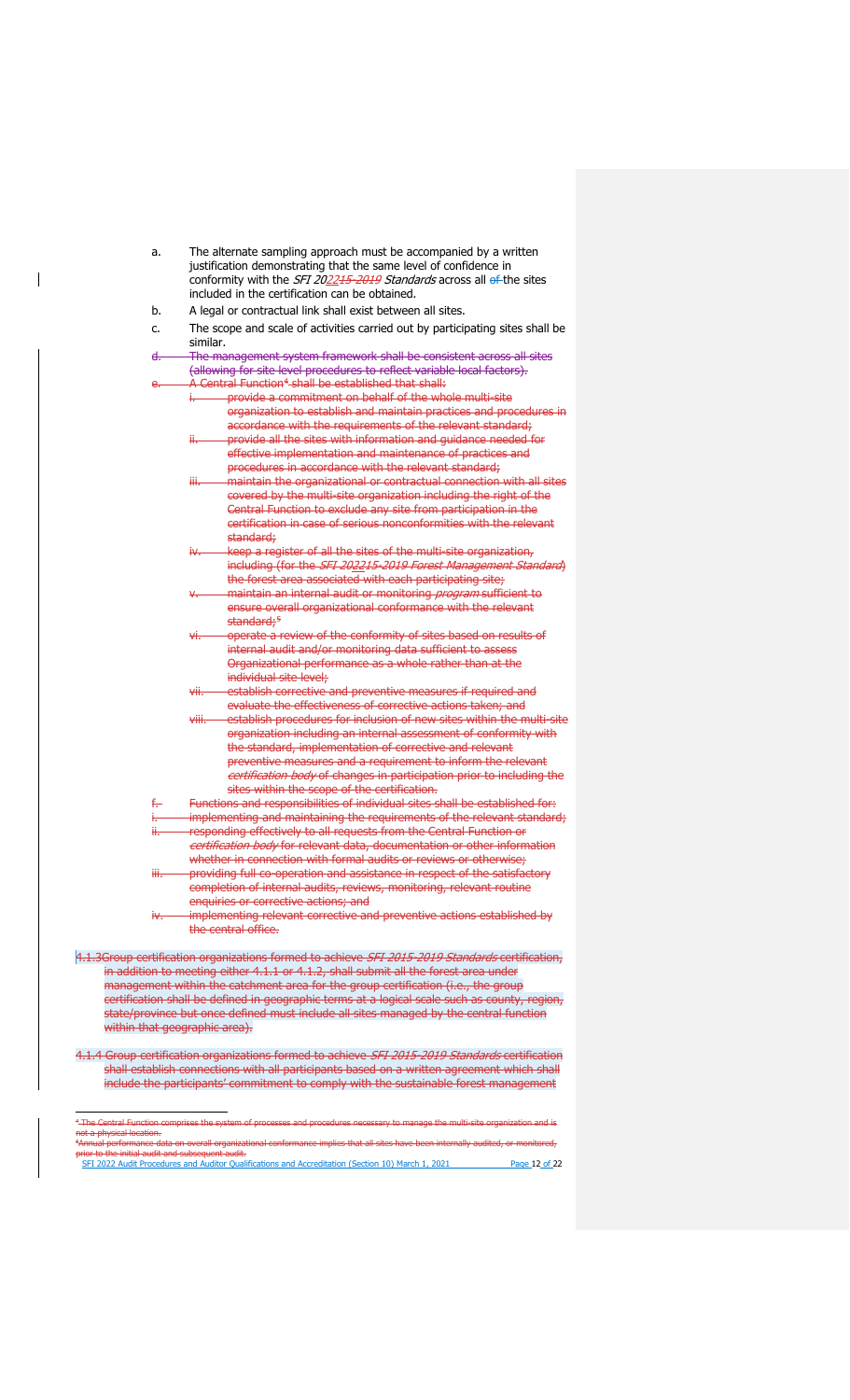and/or *fiber sourcing* standard. The Central Function shall provide all participants with information and guidance required for the effective implementation of the sustainable forest management standard and other applicable requirements of the forest certification scheme. The group entity shall have a written contract or other written agreement with all participants covering the right of the group entity to implement and enforce any corrective or preventive measures, and to initiate the exclusion of any participant from the scope of certification in the event of nonconformity with the sustainable forest management standard.

4.1.5 For audits of conformance with SFI Section 4 in the SFI 2015 2019 Standards and Rules document, multi-site organizations using either IAF-MD1 or alternate approaches to sampling shall ensure that all the relevant sites (including the central function) are subject to the organization's internal audit *program* and shall have been audited in accordance with that *program* prior to the *certification body* starting its assessment. **FI Multi Site Audit Activities** 

# 35.21 Sampling Approaches

- 35.21.1 Certification bodies auditing multi-site organizations using IAF MD1 as the basis for sampling shall meet the sample selection and intensity criteria established in IAF MD1, Clause 6.1.
- 35.21.2 Certification bodies auditing multi-site organizations using alternate approaches as the basis for sampling shall meet the following minimum sample selection and intensity criteria:
	- a. stratification of the sites included within the multi-site certification based on the scope and scale of activities as well as previous audit findings, complaints and monitoring data collated by the central function; $67$  $67$
	- b. a formal documented evaluation of the inherent and control risks at each of the sites participating in the multi-site certification;
	- c. a sample strategy designed to specifically address the identified risks; d. consideration of the need for an element of randomness within the
	- sampling strategy to address previously unidentified risks;
	- e. in cases where the multi-site organization maintains an internal audit program determined to be reliable the minimum sample size shall in no event be less than:
		- i.  $\sqrt{(n)}$  for initial certification audits<sup>8</sup>
		- ii. 0.6  $\sqrt{(n)}$  for surveillance audits
		- iii. 0.8  $\sqrt{(n)}$  for re-certification audits
	- f. In cases where there the multi-site organization does not maintain an internal audit *program* determined to be reliable the minimum sample size shall in no event be less than√(n) for initial certifications, surveillance audits and re-certification audits; and
	- g. In addition to site audits, the central function shall be audited on an annual basis.<sup>[9](#page-12-3)</sup>

#### 35.32 Audit Scope

- $\frac{35.32.1}{1}$  At a minimum the audit sampling process shall address all elements of the standards on an:
	- Annual basis for surveillance audits of conformance with *SFI* Sections 2. 3<sub>L</sub> and 4, and 5, the *SFI Small Lands Group Certification Module* or the SFI Small Scale Forest Management Module for Indigenous Peoples,

<sup>6</sup> For example in a multi-site organization with three forest management operations and 15 procurement operations at a minimum, separate strata would be required for the woodlands and procurement operations Under SFI 2022

conformance with the applicable standard(s) by individual sites.<br><sup>8</sup>Where n = the number of sites within the stratum.

<span id="page-12-0"></span><sup>9</sup>Auditing of the central function will be primarily based on interviews, document and record review and may be conducted through<br>any combination of off-site audit activities, additional activities carried out through ele

<span id="page-12-3"></span><span id="page-12-2"></span><span id="page-12-1"></span>SFI 2022 Audit Procedures and Auditor Qualifications and Accreditation (Section 10) March 1, 2021 Page 13 of 22

**Commented [SFI 12]:** Incorporated into new Appendix 2 – Group Certifi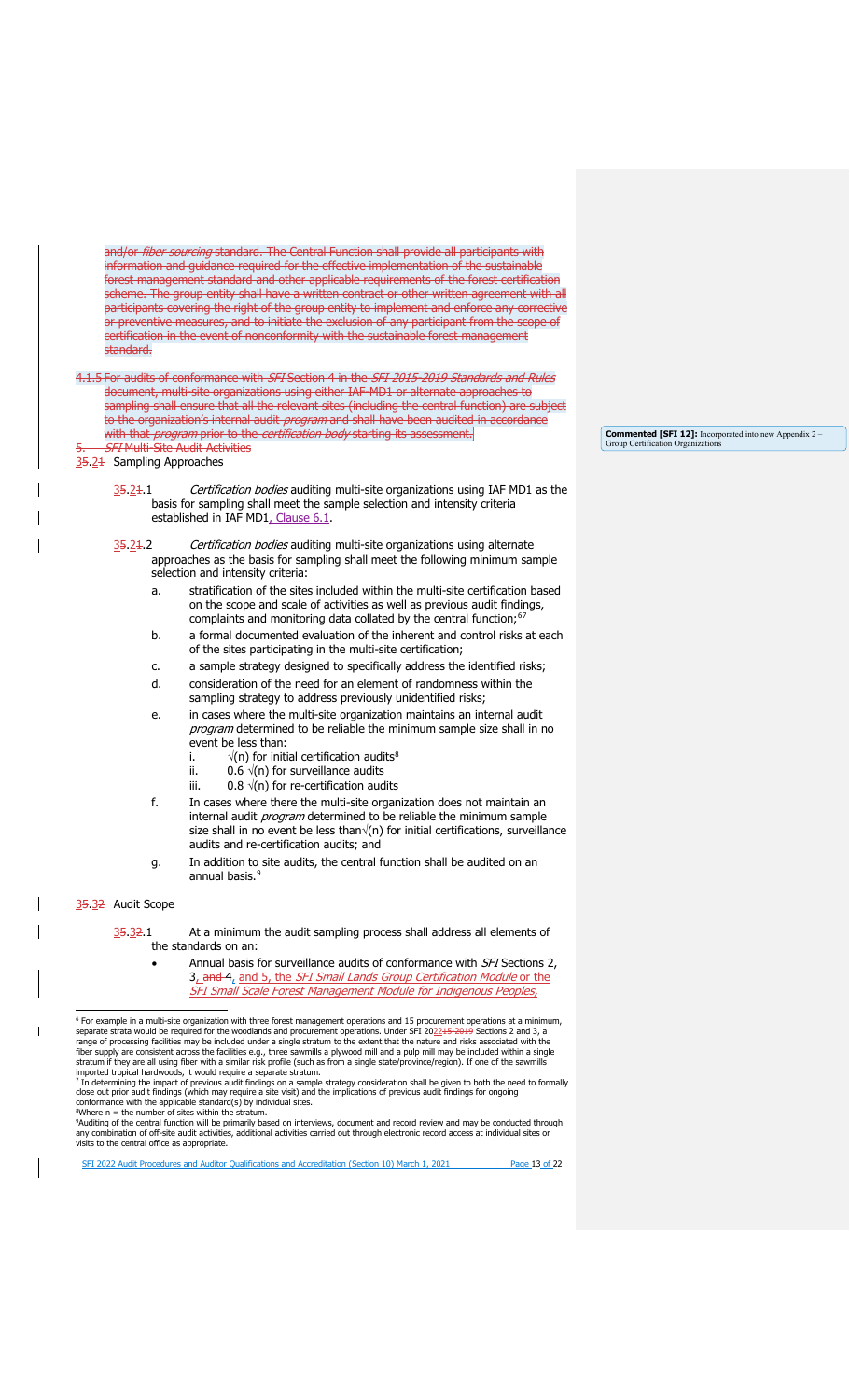Families and Communities of the SFI 202245-2019 Standards and Rules document.

Every five years Triennial basis for re-certification audits of conformance with the SFI Section 2, 3, 4 and 54, and 5, the SFI Small Lands Group Certification Module or the SFI Small Scale Forest Management Module for Indigenous Peoples, Families and Communities of the SFI 202245-2019 Section 2 and Section 3 Standards and Rules.

Quinquennial basis for re-certification audits of conformance with the SFI 2015-2019 Chain-of-Custody Standard.

# 35.43 Audit Duration

 $\frac{35.43.1}{10.1}$  In determining the overall duration of multi-site audits the underlying objective is to maintain at least the same level of confidence that would be achieved under IAF MD1. When calculating audit days, consideration should be given to the general principles guiding audit time calculations outlined in ISO/IEC 17021-1:2011 Section 9.1.4 Determining audit time, IAF-MD5 and IAF MD11 (for audits of integrated management systems). IAF MD11.

### 35.54 Nonconformities

- $35.54.1$  Nonconformities identified at the site or organizational level shall be addressed by the central function considering both the site level implications and the broader implications for the organization as a whole.
- 35.54.2 If a *major nonconformity* is found, a certificate of conformance shall not be issued until the *certification body* verifies that corrective action approved by the lead auditor has been implemented at both the site level and for the organization as a whole.
- 35.54.3 Certification bodies shall close out identified minor nonconformities at the next scheduled audit. This may require an amendment to the site sampling strategy to ensure that open site-level nonconformities are closed out at the next audit. $^{\rm 10}$

#### 35.65 Audit Reporting

35.65.1 At a minimum, the *certification body* shall prepare a technical audit report that addresses the multi-site organization as a whole. Individual site level reports may be developed to summarize site-level findings but do not eliminate the need for an organizational level report.

3.7 Expanding the Scope of a SFI 2022 Chain-of-Custody Standard or SFI 2022 Certified Sourcing Standard Certificates

- $3.7.1$   $-$ Additional sites may be added by the *certification body* to an existing certificate between audits provided it is within the scope of the certificate. The number of sites that may be added between audits is limited to 100% of the existing sites at the previous audit. The following requirements shall be met:
	- a. the certification body shall be informed by the certified organization in advance of its intent to add new sites between audits, including the number of sites to be added;
	- b. the *certification body* shall obtain from the *certified organization* the system procedures covering the additional sites, including the products covered by the scope of the certificate;
	- c. the *certification body* shall obtain the internal audit report for the site(s) being considered for inclusion in the certificate;
	- d. the certification body shall review results of the internal audit and determine if additional information is needed while considering the request of the *certified organization;*

<span id="page-13-0"></span>eed to metade a process for closing out open site-rever noncomormities.<br>SFI 2022 Audit Procedures and Auditor Qualifications and Accreditation (Section 10) March 1, 2021 Page 14 of 22 <sup>10</sup> For example, where Operation A has a *minor nonconformity* raised in 20<u>22<del>1</del>5,</u> it will be necessary to close this out in 20<u>23<del>16</del></u><br>regardless of whether Operation A was scheduled to be one of the sites sampled in 2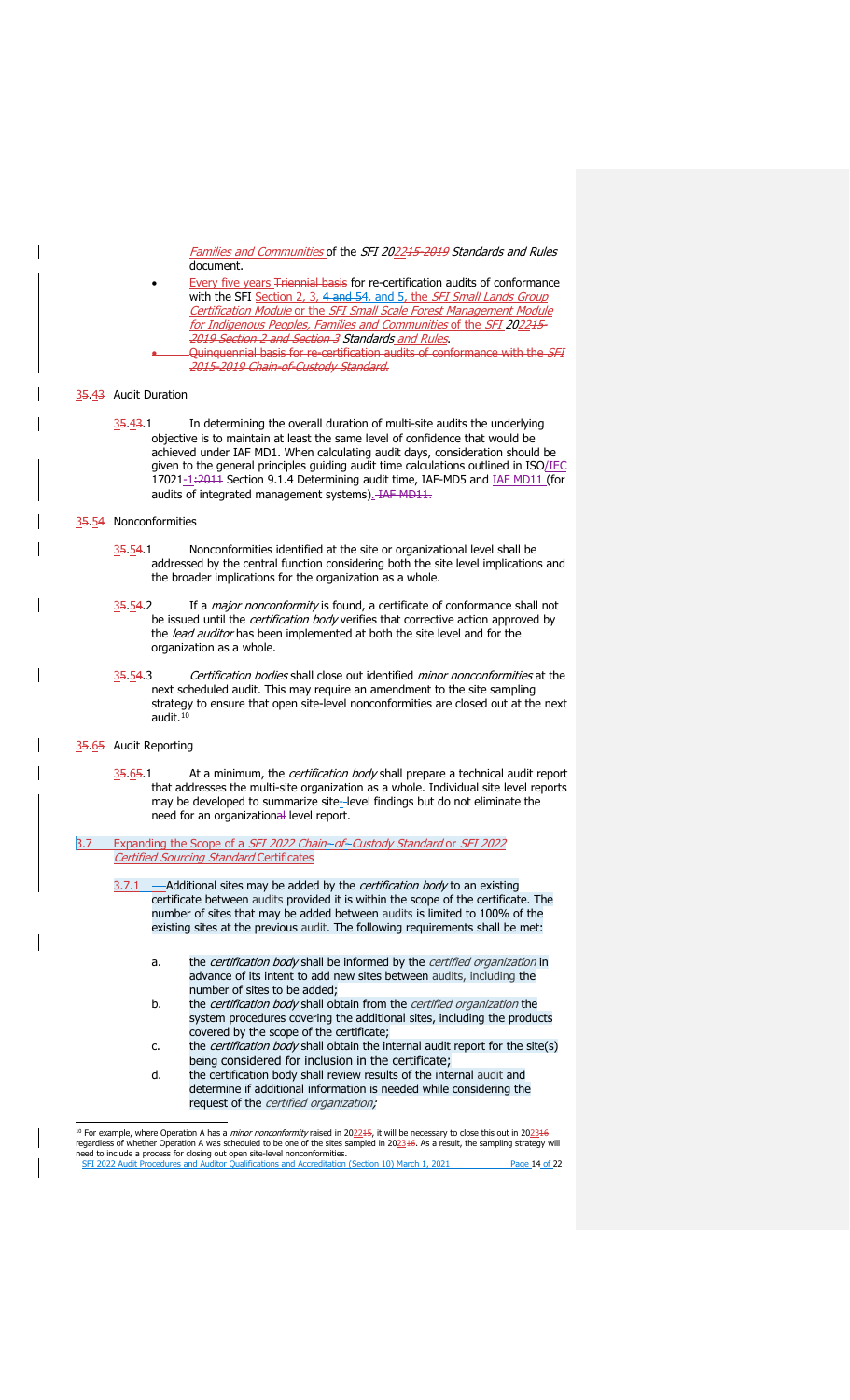- e. based on the result of the review in (d), the *certification body* shall determine if an on-site audit of the additional site(s) is required or if the review as per (b), (c) and (d) shows sufficient evidence that the sites can be added;
- f. if an on-site audit is not required before adding the additional site(s) to the certificate, these new site(s) shall be subject to on-site visit no later than the next scheduled audit, and
- g. in case where remote audits are permitted, the on-site audit can be replaced by a remote audit provided:
	- i. audit of organizations that operate without physical possession are conducted remotely with the use of information and communication technology (ICT) tools in accordance with IAF MD 4.
	- ii. The certification body shall demonstrate that the full scope of the audit can be covered using ICT tools.
	- iii. organizations that operate with physical possession but have not sold any physical product with a SFI claim since the previous audit, are not eligible to be audited remotely according to this requirement.

Certification Bodies should reference to SFI Section 7 – Guidance: Guidance for the Use of Remote Auditing Techniques for SFI Audits

# <span id="page-14-0"></span>**46. Competence and Evaluation of** Certification Bodies

46.1 Prior to conducting multi-site certification under the methodologies described in this appendix certification bodies shall have documented procedures in place to guide audit teams in the planning, conduct and reporting of multi-site certification audits.

# <span id="page-14-1"></span>**57. Public Communication and Claims Regarding Multi-Site Certificates**

- 57.1 For audits of the SFI-202215-2019 Section 2 and Section 3, the SFI Small Lands Group Certification Module or the SFI Small Scale Forest Management Module for Indigenous Peoples, Families and Communities requirements, certification bodies shall prepare a summary audit report that, in addition to the requirements of SFI Communications and Public Reporting (Section  $11\theta$ ) in the SFI 202215-2019 Standards and Rules document, indicates:
	- a. the fact that the certification is a multi-site certification;
	- b. whether the multi-site organization is a group certification organization;
	- c. the sampling approach (strata, location, number of sites sampled and the percentage of sites sampled within each stratum); and
	- d. any changes in the scope of the multi-site certification since the last public summary report.
- $57.2$  Certificates issued to multi-site organizations shall be issued to the central function and include an appendix listing the participating sites. The central function shall provide a copy of the certificate to all participating sites. The certificate shall list all participants.

# <span id="page-14-2"></span>**68. Interpretations, Public Inquiries and Official Complaints**

68.1 In assessing the validity of complaints raised in relation to a specific site within a multi-site organization, certification bodies shall investigate the complaint at the site level and (where relevant) at the organizational level.<sup>[11](#page-14-3)</sup>

**Commented [SFI 13]:** 2020 Interpretation No.6 , from Part 6 of Interpretation document.

Adapted from clause 7.4.6, PEFC ST 2003-2020 *Requirements for Certification Bodies operating Certification against the PEFC International Chain of Custody Standard*

**Commented [SFI 14]:** This section does not address interpretations or public inquiries.

<span id="page-14-3"></span>SFI 2022 Audit Procedures and Auditor Qualifications and Accreditation (Section 10) March 1, 2021 Page 15 of 22 <sup>11</sup> For example, where a complaint has implications for the effectiveness of a process carried out by the central function (such as<br>procedures, monitoring or internal audit) then the implications for the reliability of in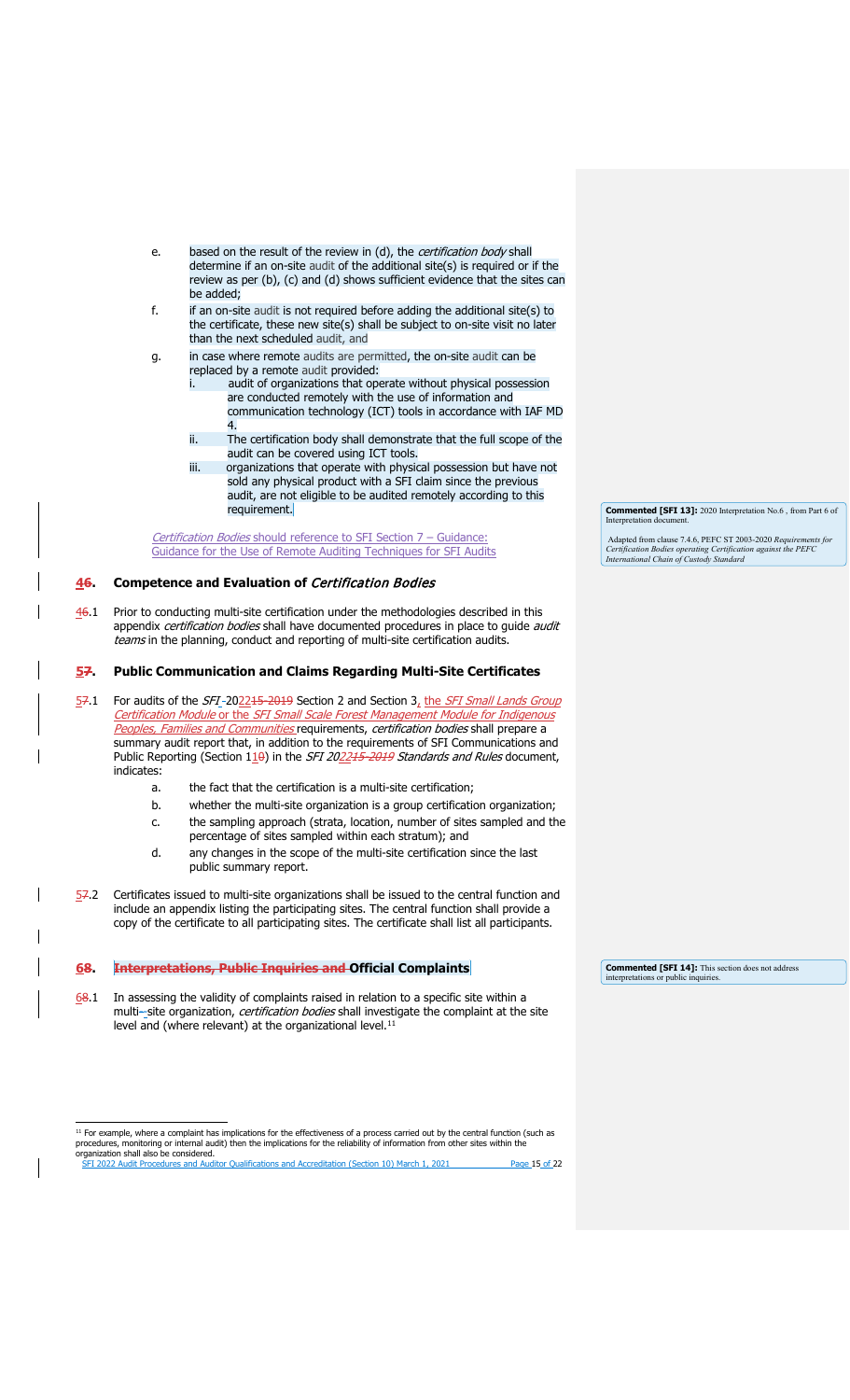# **Appendix 2: Group Certification Organizations [Normative]**

# <span id="page-15-1"></span><span id="page-15-0"></span>**1. Scope**

Audits of *group certification organizations* to assess conformance with:

- i. Section 2 - SFI 2022 Forest Management Standard
- ii. Section 3 SFI 2022 Fiber Sourcing Standard
- iii. Section 4 SFI 2022 Chain-of-Custody Standard
- iv. Section 5 -- SFI 2022 Certified Sourcing Standard
- v. SFI Small Lands Group Certification Module
- vi. SFI Small Scale Forest Management Module for Indigenous Peoples, Families and **Communities**

# <span id="page-15-2"></span>**2. References**

IAF Mandatory Document for The Certification of Multiple Sites Based on Sampling Issue 2, Clause 6.1: Methodologies for Auditing of a Multi-site Organization Using Site Sampling (IAF MD1: 2018) — Normative for SFI 2022 Standards Sections 2, 3, 4 and 54, and 5.

IAF Mandatory Document for Duration of Quality, Environmental and Occupational Health and Safety Management Systems (IAF MD 5: 2019) - (Informative).

# <span id="page-15-3"></span>**3 3. Group Certification Organizations**

3.1 Group certification organizations formed to achieve SFI 2022 Standards certification shall meet the requirements in this Appendix.

Forest management group certification organizations formed to achieve SFI 2022 Forest Management Standard, the SFI Small Lands Group Certification Module or the SFI Small Scale Forest Management Module for Indigenous Peoples, Families and Communities certification, shall submit all the forest area under management within the catchment area for the group certification (i.e., the group certification shall be defined in geographic terms at a logical scale such as county, region, state/province but once defined must include all sites managed by the central function within that geographic area). All group members in the group certification organization shall be subject to the internal monitoring and the internal audit program.

#### 3.2 Commitment and policy

3.2.1 The group certification organization shall require a commitment:

- a. to comply with standard requirements and other applicable requirements of the certification system;
	- b. to integrate the *group certification organization* requirements in the group management system;
	- to continuously improve the group management system; to continuously support the improvement of the sustainable forest management by group members of a forest management group certification organization.

The commitment may be part of a group management policy and shall be publicly available upon request.

SFI 2022 Audit Procedures and Auditor Qualifications and Accreditation (Section 10) March 1, 2021 Page 16 of 22 3.2.2 Members in the group certification organization shall provide a commitment

**Commented [SFI 15]:** Requirements adapted from PEFC ST 1002-2018 Group Forest Management Certification.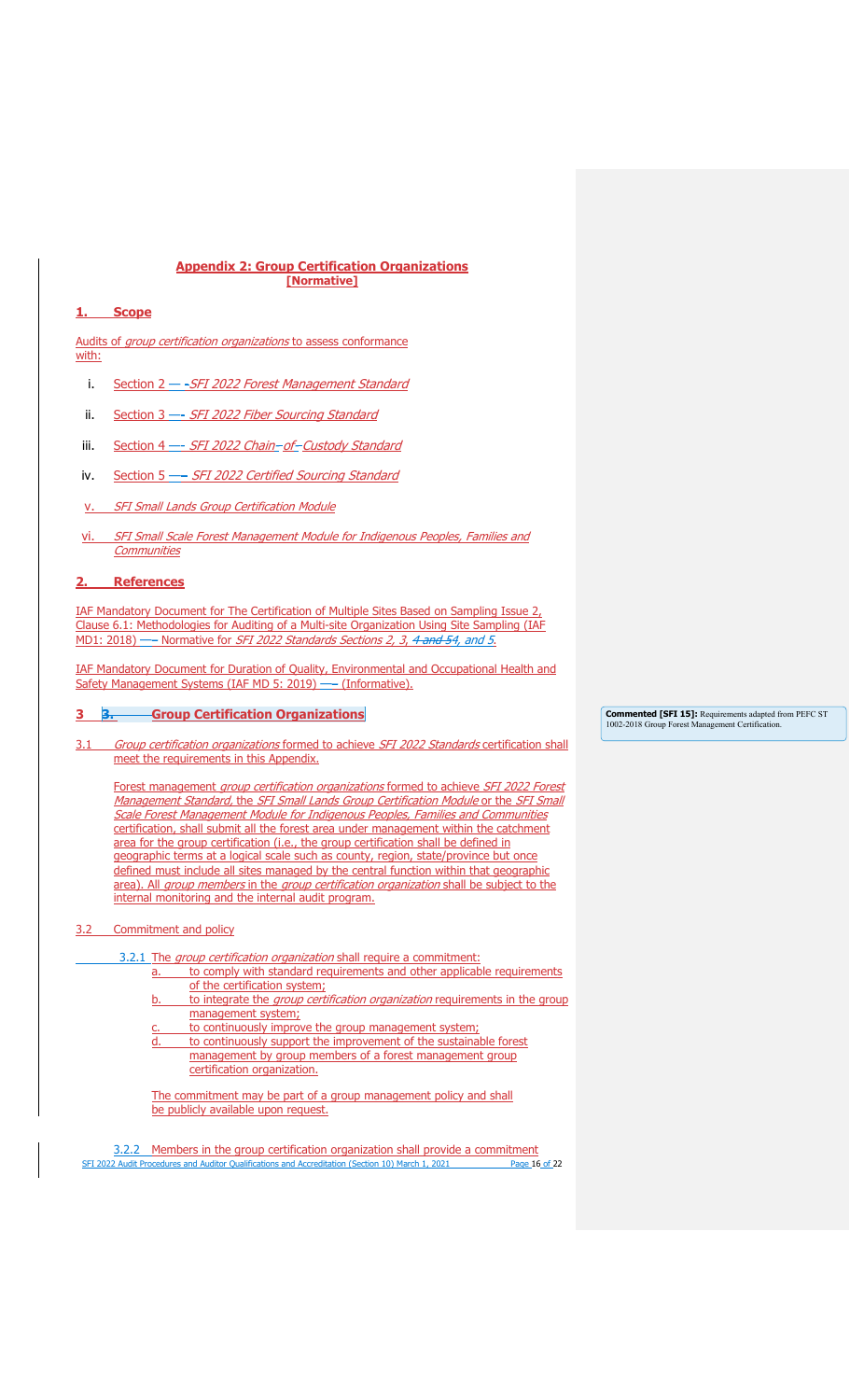a. to follow the requirements of the management system;

- b. to implement the requirements of the standard in their operations or facilities.
- 3.2.3 Where a *group certification organizsation* plans any changes in the group management system, these changes shall be included in a group management plan.
- 3.2.4 Where a forest management group certification organisation decides to fulfil requirements of the standard at the group level, these requirements shall be considered in a group management plan.
- 3.2.5 The group certification organization shall determine and maintain the resources needed for the establishment, implementation, maintenance and continual improvement of the group management system.
- 3.2.6 The group certification organization shall define the necessary competence of persons doing work in the group management system.

# 3.2.7 The group certification organization shall have communication processes in place to raise the awareness of group members concerning:

- a. the group management policy;
- b. the requirements of the standard;
- c. their contribution to the effectiveness of the group management system, including the benefits of improved group performance;
- d. the implications of not conforming with the group management system requirements, and
- the group certification organization shall determine the processes required for internal and external communications.
- 3.3 Organizational roles, responsibilities and authorities for the Group Certification **Organization**

3.3.1

Functions and responsibilities of the Group Manager

#### The following functions and responsibilities of the group manager shall be specified:

- implement and maintain an effective management system covering all group members.
- represent the group certification organization in the certification process, including in communications and relationships with the *certification body*, submission of an application for certification, and contractual relationship with the *certification body*;
- establish written procedures for the management of the group certification organization;
- d. establish written procedures for the acceptance of new group members of the group certification organization. These acceptance procedures shall cover at least the verification of the applicant's information about contact details, clear identification of their forest property and its/their size(s);
- establish written procedures for the suspension and exclusion of group members who do not correct/close nonconformities. Group members excluded from any group certification organizations based on nonconformities cannot be accepted within 12 months after exclusion;
- keep documented information of:
	- i. the group manager and group members' conformity with

SFI 2022 Audit Procedures and Auditor Qualifications and Accreditation (Section 10) March 1, 2021 Page 17 of 22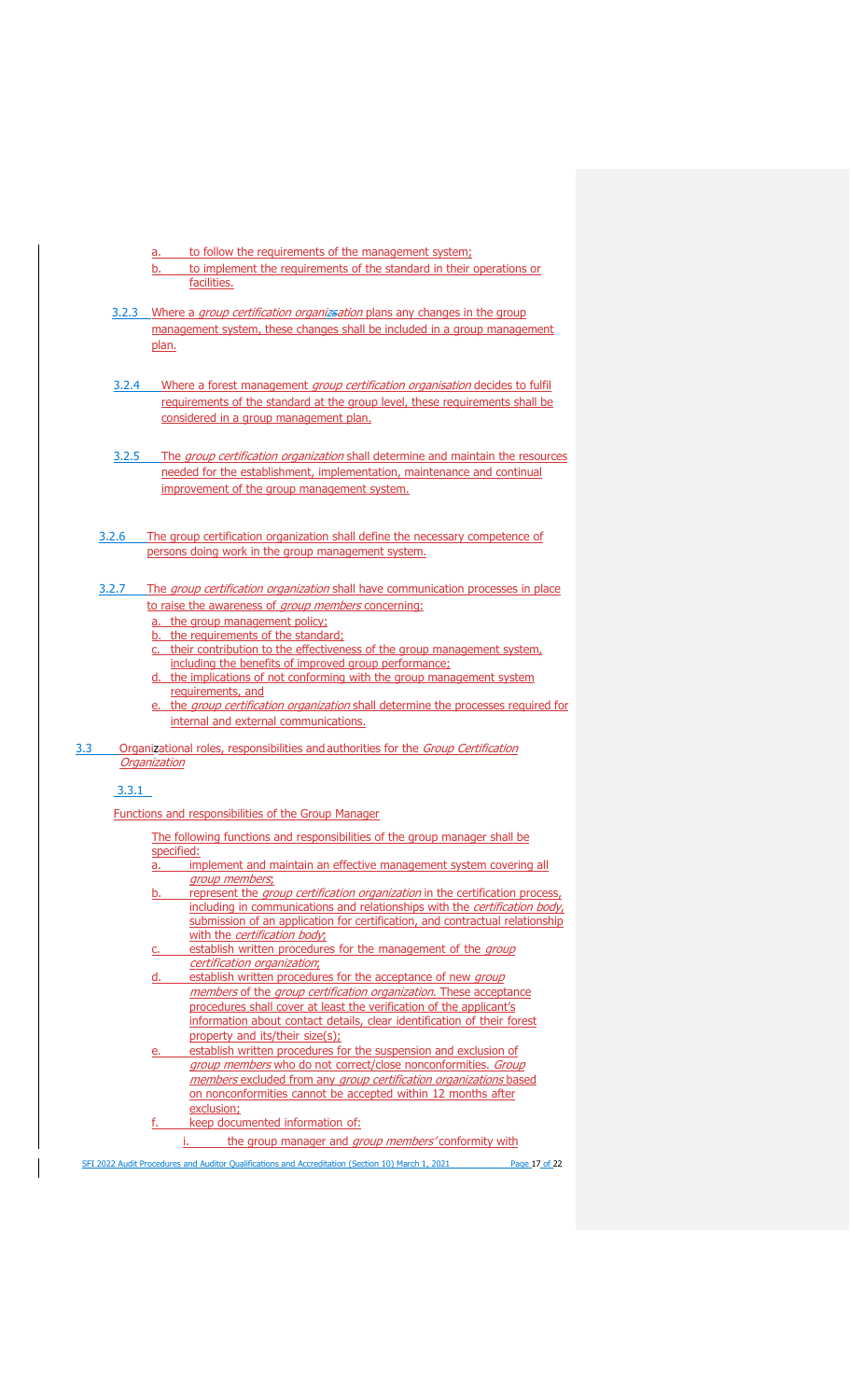|           |               | the requirements of the standard,                                                                                      |
|-----------|---------------|------------------------------------------------------------------------------------------------------------------------|
|           | ii. –         | all <i>group members</i> , including their contact details,                                                            |
|           |               | identification of their forest property and its/ their size(s) (for                                                    |
|           |               | forest management group certification organizations),                                                                  |
|           | iii.          | the certified area (for forest management group certification                                                          |
|           |               | organizations),                                                                                                        |
|           | iv.           | the implementation of an internal monitoring program, its                                                              |
|           |               | review and any preventive and/or corrective actions                                                                    |
|           |               | taken:                                                                                                                 |
| q.        |               | documented information relevant to the group management system                                                         |
|           |               | and the conformance with the requirements of the standard shall be                                                     |
|           |               | up to date and adequately protected against loss of confidentiality,                                                   |
|           |               | improper use, or loss of integrity.                                                                                    |
| h.        |               | establish connections with all <i>group members</i> based on a binding                                                 |
|           |               | written agreement which shall include the group members                                                                |
|           |               | commitment to comply with the standard. The group manager shall                                                        |
|           |               | have a written contract or other written agreement with all <i>group</i>                                               |
|           |               | members covering the right of the group manager to implement and                                                       |
|           |               | enforce any corrective or preventive measures, and to initiate the                                                     |
|           |               | exclusion of any <i>group member</i> from the scope of certification in                                                |
|           |               | the event of nonconformity with the standard;                                                                          |
|           |               | provide all <i>group members</i> with a document confirming participation                                              |
|           |               | in the group certification organization.                                                                               |
|           |               | provide all <i>group members</i> with information and quidance required                                                |
|           |               | for the effective implementation and maintenance of the standard;                                                      |
| ĸ.        |               | address nonconformities reported from <i>group members</i> which                                                       |
|           |               | were identified under other certifications than the particular                                                         |
|           |               | group certification organization and to ensure implementation                                                          |
|           |               | with all group members,                                                                                                |
|           |               | operate an internal monitoring program that provides for the                                                           |
|           |               | evaluation of the group managers' conformity with the certification                                                    |
|           | requirements; |                                                                                                                        |
| <u>m.</u> |               | operate an annual internal audit program covering both group members                                                   |
|           |               | and group manager;                                                                                                     |
| n.        |               | operate a management review of the group certification                                                                 |
|           |               | <i>organization</i> and act on the results from the review;                                                            |
| o.        |               | provide full co-operation and assistance in responding effectively                                                     |
|           |               | to all requests from the certification body, accreditation body for                                                    |
|           |               | relevant data, documentation or other information; allowing                                                            |
|           |               | access to the forest area covered by the group certification                                                           |
|           |               | organization and/or other facilities;                                                                                  |
|           |               | maintain appropriate mechanisms for resolving complaints and<br>disputes relating to group management and the standard |
|           |               |                                                                                                                        |
|           | requirements. |                                                                                                                        |

# 3.3.2 Function and responsibilities of Group Members

The following functions and responsibilities of the group members shall be specified:

- a. to provide the *group member* with a binding written agreement, including a commitment on conformity with the standard requirements and other applicable requirements of the certification system; *group members* excluded from any certification group cannot apply for group membership within 12 months after exclusion;
- b. to provide the group manager with information about previous group certification organization participation;
- c. to comply with the standard and other applicable requirements of the certification system as well as with the requirements of the management system;
- d. to provide full co-operation and assistance in responding effectively to all requests from the group manager, or *certification body* for relevant data, documentation or other information; allowing access to the forest

SFI 2022 Audit Procedures and Auditor Qualifications and Accreditation (Section 10) March 1, 2021 Page 18 of 22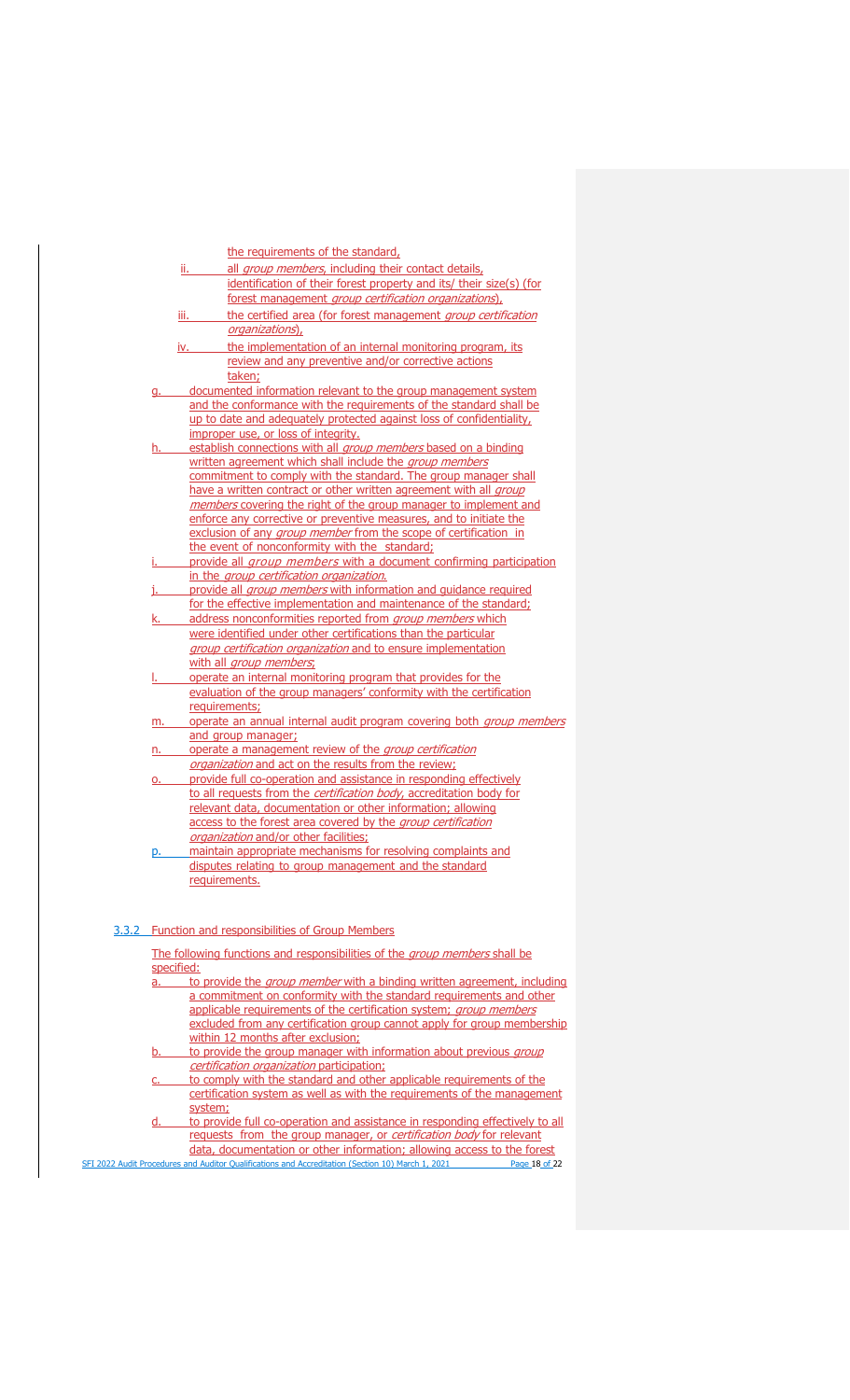- and/or facilities;
- to inform the group manager about nonconformities identified under
- other certifications than the particular group certification organization; to implement relevant corrective and preventive actions established by the group manager.

# <span id="page-18-0"></span>**4. Evaluating the Group Certification Organization Performance**

# 4.1 Monitoring of Group Certification Organization Performance

- 4.1.1 -The group certification organization shall maintain an internal monitoring program that provides confidence in the conformity of the group organisation with the standard requirements. The program shall determine:
	- a. what shall be monitored and measured;
	- b. the methods for monitoring, measurement, analysis and evaluation, as applicable, to ensure valid results;
	- when the monitoring and measuring shall be performed;
	- d. when the results from monitoring and measurement shall be analysed and evaluated;
	- what documented information shall be available as evidence of the results.
- 4.1.2 -The group certification organization shall evaluate the group management performance and the effectiveness of the group management system concerning the implementation of the standard requirements.

#### 4.2 Internal Audit<sup>[12](#page-18-1)</sup>

4.2.1 The annual internal audit program shall provide information on

- whether the *group certification organization's* management system: a. conforms to the *group certification organization's* own requirements for its
- group management system and the requirements of the certification standard;
- b. ensures the implementation of the standard requirements at the group member level;
- c. is effectively implemented and maintained.
- 4.2.2 The internal audit program shall cover the group manager and all group members. The group manager shall be audited annually. The group members may be selected on a sample basis.
- 4.2.3 The internal audit program which shall cover at least:
	- a. the audit planning process;
	- b. the audit criteria and scope;
	- c. the competence and impartiality of the auditors;
	- d. reporting the audit result to the group certification organization management;
	- e. retaining of evidence of the implementation of the audit program and the audit results.

# 4.2.4 The internal audit program shall include procedures for  $13$ :

- a. determination of the sample size;
- b. determination of sample categories;
- c. distribution of the sample to the categories;
- d. selection of the group members.

4.3 Nonconformity, corrective and preventative action

4.3.1 When a nonconformity occurs, the group manager shall implement corrective action and mitigate the impacts to the extent possible;

<span id="page-18-2"></span><span id="page-18-1"></span>SFI 2022 Audit Procedures and Auditor Qualifications and Accreditation (Section 10) March 1, 2021 Page 19 of 22 <sup>12</sup> When designing and implementing a program to evaluate conformance with the SFI 2022 Forest Management Standard, SFI<br>2022 Fiber Sourcing Standard or the SFI Small Scale Forest Management Module for Indigenous Peoples,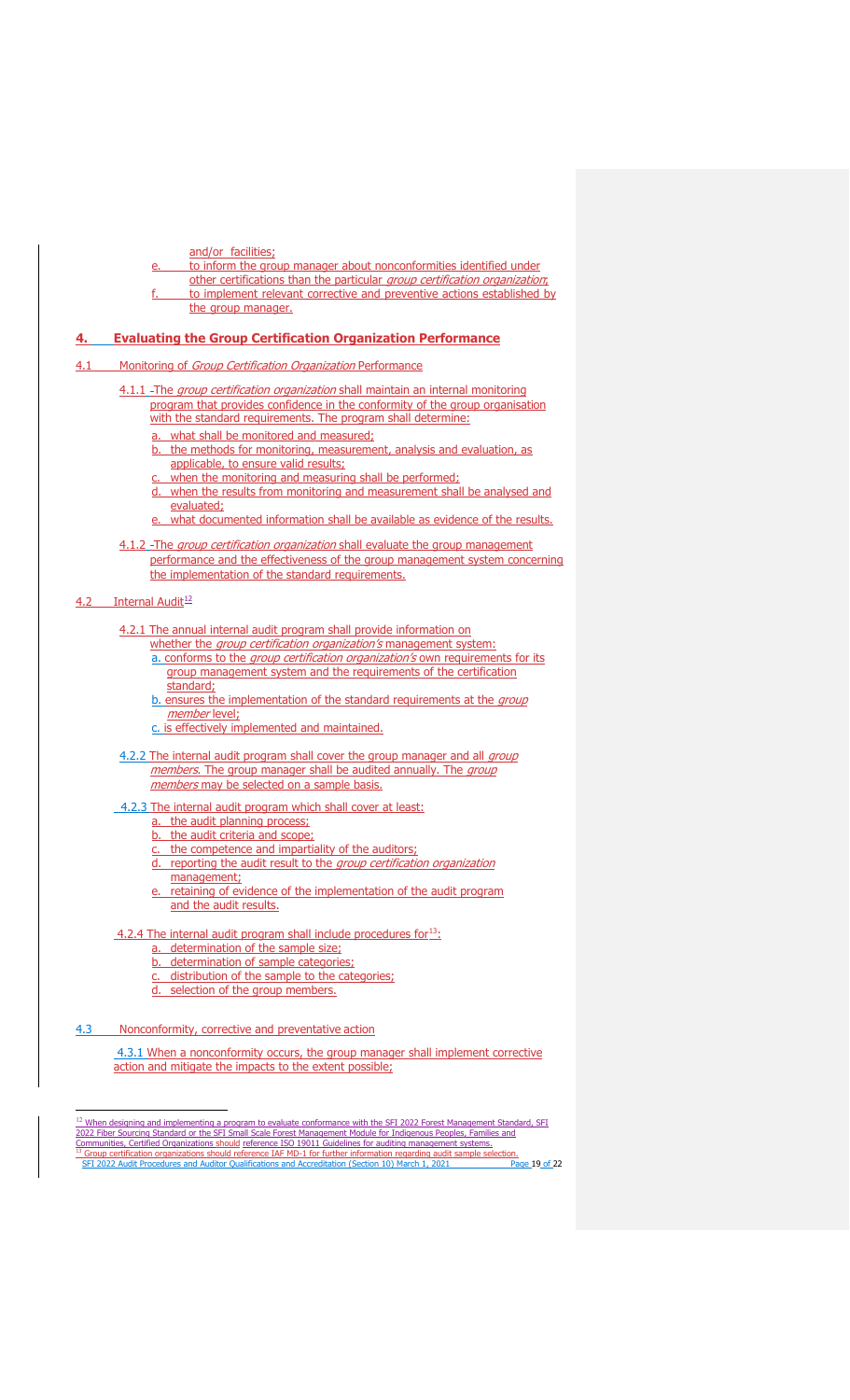4.3.2 The group manager shall evaluate the need for preventative action to eliminate the causes of the nonconformity by:

- a. reviewing the nonconformity;
- b. determining the causes of the nonconformity;
- c. determining if similar nonconformities exist, or could potentially occur;
- d. implement any action needed;
- e. review the effectiveness of any corrective action taken;
- f. make changes to the group management system, if necessary.

# 4.3.3 The group manager shall retain documented information as evidence

of:

- a. the nature of the nonconformities and any subsequent actions taken; b. the results of any corrective action.
- 4.3.4 A group member who was excluded from a group certification organization shall be internally audited by the group manager before they are allowed to re-enter the *group certification organization*. The internal audit shall not take place sooner than 12 months after the exclusion.

### 4.4 Management review and Continual Improvement

### 4.4.1 An annual management review shall at least include:

- a. the status of actions from previous management reviews; b. changes in external and internal issues that are relevant to the group
- certification organization's management system; the status of conformity with the sustainable forest management standard, that includes reviewing the results of the internal monitoring program the internal audit and the certification body's evaluations and surveillance;
- d. information on the group certification organization's performance, including trends in:
	- i. nonconformities and corrective actions;
	- ii. monitoring and measurement results;
	- iii. audit results;
- e. opportunities for continual improvement.
- 4.4.2 The outputs of the management review shall include decisions related to continual improvement opportunities and any need for changes to the group certification organization's management system.
- 4.4.3 The group certification organization shall retain documented information as evidence of the results of management reviews.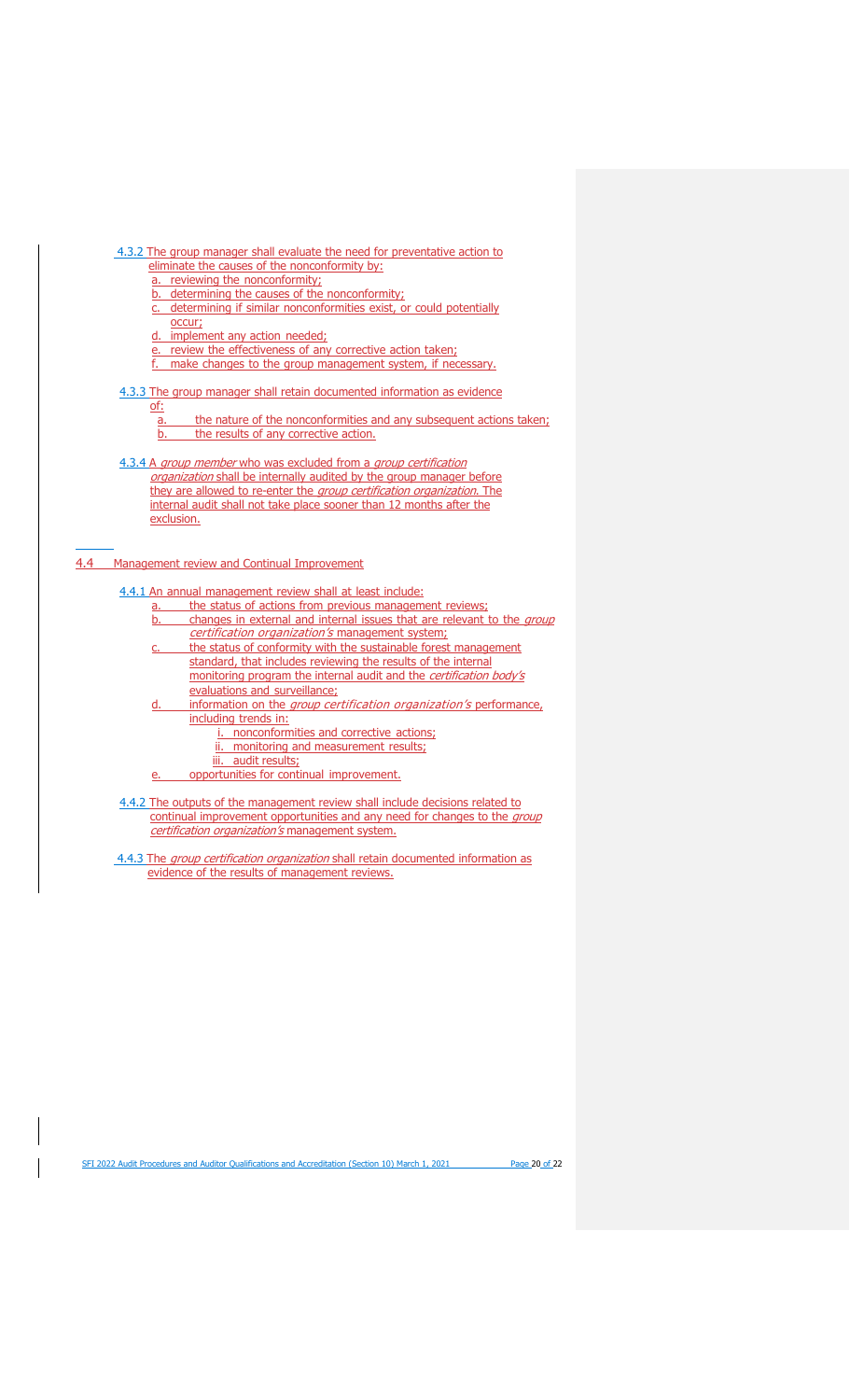### **Appendix 32:** SFI **Chain-of-Custody Certificate Requirements (Informative)**

- <span id="page-20-0"></span>**1.** Certificate Statement: The X company **operations** or facility has been independently certified by Y, an a SFI certification body accredited to perform SFI SFI program audits that conform to the SFI 2015 20192022 XXXXX Chain of Custody Standard/Module
- 2. Certificate Meaning: The certificate holder has been independently certified by an SFI certification body accredited to perform audits to the<sub>7</sub> SFI 202245-2019 Forest Management Standard, the SFI 2022 Fiber Sourcing Standard, the SFI 2022 Chain- of-Custody Standard or <u>the SFI 2022 Certified Sourcing Standard, the SFI Small Lands</u> Group Certification Module or the SFI Small Scale Forest Management Module for Indigenous Peoples, Families and Communities and has received a license from the SFI Office of Label Use and Licensing authorizing use of the SFI trademark.service marks.
- **3.2.1 Certificate Content:** All SFI-chain-of-custody certificates shall have the following information, at a minimum, on the certificate:
	- a. certificate Chain-of-custody number: The numbering system will have a three-letter abbreviation of the SFI certification body's name, followed by "SFIFM; SFIFS; SFICS, SFICOC, SFISLGCM, or SFISCFMMIPFC" followed by the certification body identifier for that organizationaudit number. The audit number can be unique to the SFI certification body. (Example for certification body XYZ completing its 20<sup>th</sup> chain–of-custody audit: XYZ-**SFICOC-0020.)**
	- scope of the certification granted including the standard;
	- for SFI--Chain of--Custody or Certified Sourcing or Chain of Custody certificates the certificate shall:
		- i. list whether it is an individual, multi-site or group certificate and ii. the products covered by the certificate
	- date of issuing or renewing certificate and the expiry date. The issue date on a certificate shall not be before the date of the certification decision.
	- where the certificate includes an appendix to the certificate, the certificate shall include a reference to the appendix, and the appendix shall be considered as part of the certificate and be provided whenever the certificate is requested.
	- fb. The SFI off-product logo tradeservice mark (see below) must be placed on the certificate.



ge. The symbol logo of the accreditation body firm (ANABSI or SCC) for the **SFI** certification body conducting the chain of custody certification must be placed on the certificate.

**Eligible Entities:** Any company or facility that manufactures or distributes forest based manufactured or printed products and wants to document that the material in the products was manufactured by a company certified to the SFI 2015-2019 Chain-of-Custody Standard is eligible to obtain an *SFI 2015-2019 Chain of Custody Standard* certificate (except as provided for in the *SFI Policy* on *Illegal Logging* in Section 7 of the *SFI* requirements document).